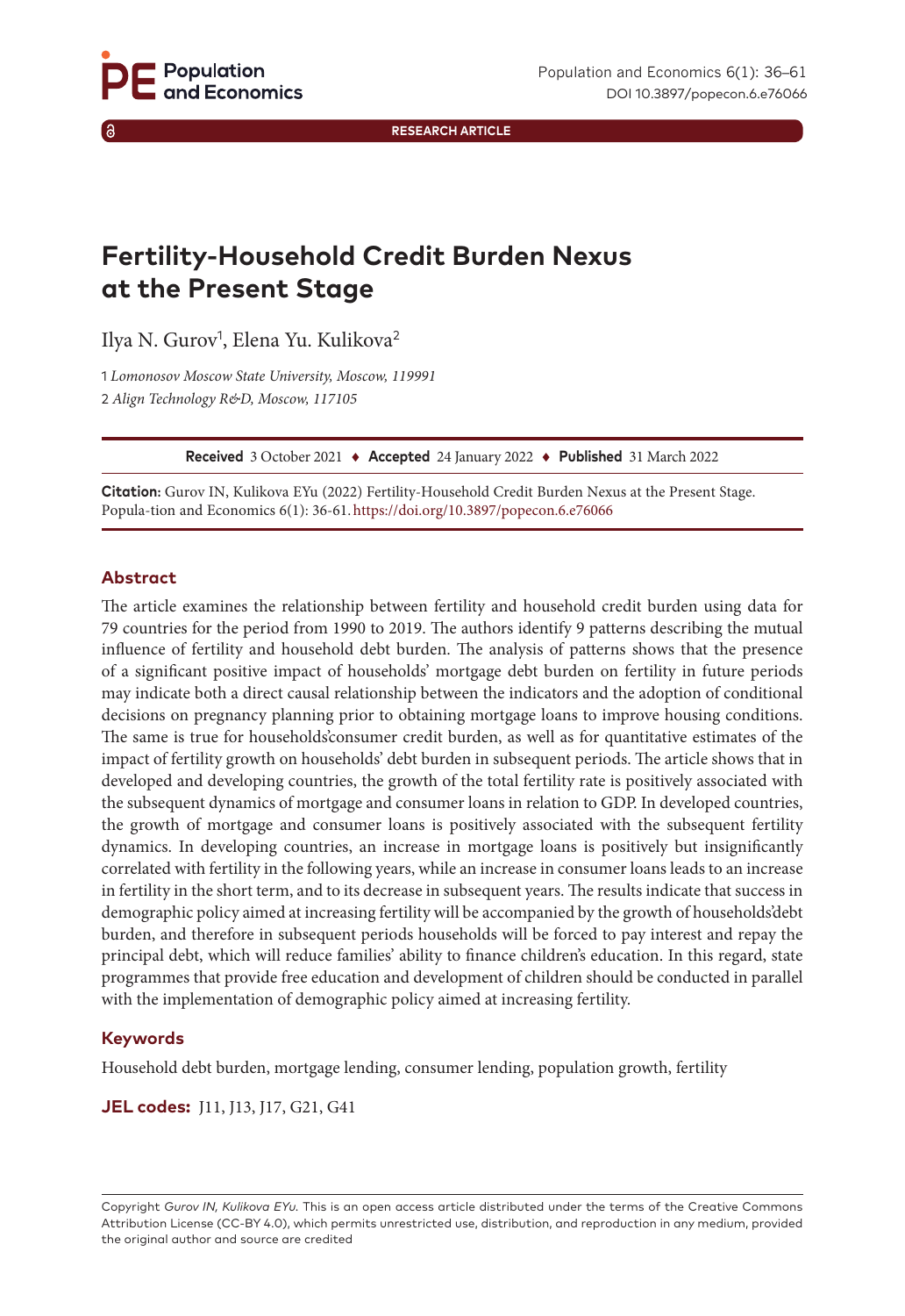## **1. Introduction**

The purpose of the article is to assess the relationship between fertility and household debt burden. Making a decision about pregnancy planning can lead to significant shifts in consumer behaviour and, as a result, affect the volume of mortgage and consumer loans. At the same time, the dynamics of household debt burden caused by taking out mortgage loans to change housing conditions and consumer loans for the purchase of durable goods (car, furniture, household appliances) may influence the decision on pregnancy planning.

The study of the relationship between fertility and the credit burden of households will improve the effectiveness of decisions in the field of demographic and economic policy. In Russia, the priority is to increase fertility. At the same time, in recent years, growth in the consumer debt burden in the country has outpaced GDP dynamics (in 2021, the debt on consumer loans in relation to GDP amounted to 15%<sup>1</sup>). Also, during the COVID-19 pandemic, a preferential mortgage programme was launched, which led to an increase in mortgage lending, as a result, in 2021, the ratio of mortgage loans to GDP exceeded 10% for the first time<sup>2</sup>. The study of the relationship between these indicators and fertility will determine whether changes in fertility should be expected as a result of an increase in households' credit burden; whether successes in demographic policy aimed at increasing fertility will lead to a further increase in households' credit burden; how changes in households' debt burden as a result of an increase in fertility will affect their ability to finance the education and development of children. The present study is therefore relevant.

Research in the field of intertemporal consumer choice and factors of credit market development is widely presented in economic literature (Fisher 1930; Modigliani 1986; Blavatskyy 2017). At the same time, there is a large amount of research in the field of the relationship between credit markets and real macroeconomic indicators (Beck et al. 2012; Arcand et al. 2015; Sahay et al. 2015; Leon 2019). The results of the published works prove the existence of a relationship between the population demographic structure and financial sector. For example, the relationship between inflation and demographic burden has been widely studied (Lindh and Malmberg 2000; Lindh 2004; Antonova and Vymyatnina 2018). There are not many studies devoted to the analysis of the relationship between population growth rate and development of credit markets. We managed to find only a few articles that explore the experience of specific countries. For example, in (Deng and Yu 2021), the impact of the number of children in a family on household debt is estimated. Analyzing data from the China Household Finance Survey, which was conducted in China in 2015 and 2017, the authors found a positive correlation between the number of children and household debt. The authors also concluded that the birth of an additional child leads to an increase in household debt. This effect is most strongly observed in families who have not had children before, and in families living in cities.

In (Tishin 2020), based on data for Russia, the impact the demographic structure shifts on the popularity of using financial instruments, among which consumer and mortgage loans were considered, is estimated. Using logistic regression, the author estimates the probability of using a particular financial instrument to invest their own or borrow funds for each age group. The results indicate that the highest demand for mortgage loans is shown by the young population who need their own housing, but do not have a significant amount of accumulated

<sup>1</sup> Calculated by the authors on the basis of the Bank of Russia [\(www.cbr.ru\)](http://www.cbr.ru) and Rosstat ([www.gks.ru\)](http://www.gks.ru) data.

<sup>2</sup> Calculated by the authors on the basis of the Bank of Russia [\(www.cbr.ru\)](http://www.cbr.ru) and Rosstat ([www.gks.ru\)](http://www.gks.ru) data.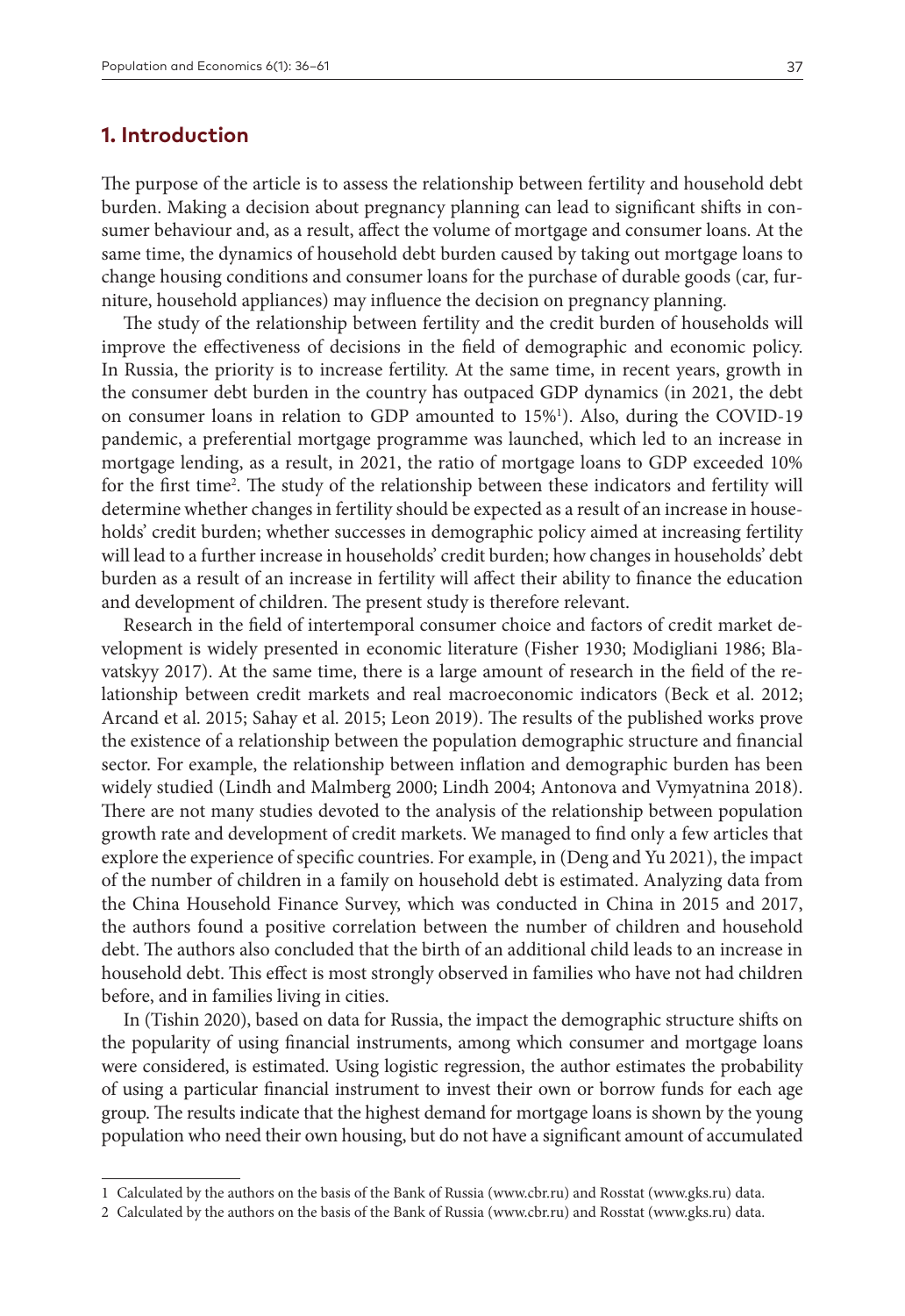assets to finance its purchase. According to the author's estimates (Tishin 2020: 15), by 2036 in Russia there will be a decrease in the share of the population in demand for loans by 3 percentage points compared to 2015, as well as the share of the population with unpaid consumer loans – by 1.5 percentage points. In both forecasts, the greatest negative contribution is made by the population aged 25-44 years, positive – by the population aged 45-54 years.

In (Daysal et al. 2021), the authors assess the impact of changes in housing prices on fertility and infant health in Denmark. Using Danish register data on women aged 20-44 years who own residential property, the authors found that for every 100,000 Danish krone increase in housing prices, which is equivalent to 12,000 US dollars, the probability of having a child increases by 0.27 percentage points or 2.35%. Similar results were obtained in (Lovenheim and Mumford 2013) using data for the USA.

Thus, there is no consensus in the scientific literature on the relationship between household credit burden and population growth. The topic needs an in-depth analysis with consideration of individual components of the credit burden of families: mortgage and consumer lending.

## **2. Decision-making on pregnancy planning and borrowing by households**

Decision-making may be conditional or unconditional. For example, a household may decide to take out a mortgage loan to improve housing conditions only in the event of the childbirth (such a decision is conditional). An unconditional decision to attract a mortgage loan will lead to the receipt of such a loan with a minimum lag (subject to approval from the bank).

The decision to plan a pregnancy can also be conditional or unconditional (immediate). A conditional decision on pregnancy planning means that the household will start planning pregnancy after the realization of some event, for example, after the improvement of housing conditions or the purchase of durable goods (car, furniture, household appliances). An unconditional decision means the immediate start of pregnancy planning.

Note that an individual household can unconditionally plan a pregnancy, but this will not lead to the childbirth due to the state of health of one of the spouses. In this context, it should be added that the use of in vitro fertilization (IVF) may be unacceptable due to the personal views of a married couple. In addition, as a result of each IVF cycle, the probability of having a child is only about 20%1 . On the other hand, the birth of children may be unplanned. However, in general, an increase in the number of decisions on unconditional pregnancy planning will lead to a subsequent increase in fertility. Next, we consider a representative household for which the adoption of an unconditional decision on pregnancy planning in the current period leads to a childbirth in the next period.

The division of decisions into conditional and unconditional enables distinguishing the following patterns of household behaviour in terms of the relationship between fertility and borrowing<sup>2</sup>.

Pattern 1. In t=1, the household made a conditional decision to plan pregnancy after improving housing conditions. In t=2, the household attracted a mortgage loan, which enabled

<sup>1</sup> Calculated by the authors on the basis of: (Registr VRT... 2021).

<sup>2</sup> The duration of each of the time periods (from t+i to t+i+1) can vary both between patterns and within one pattern.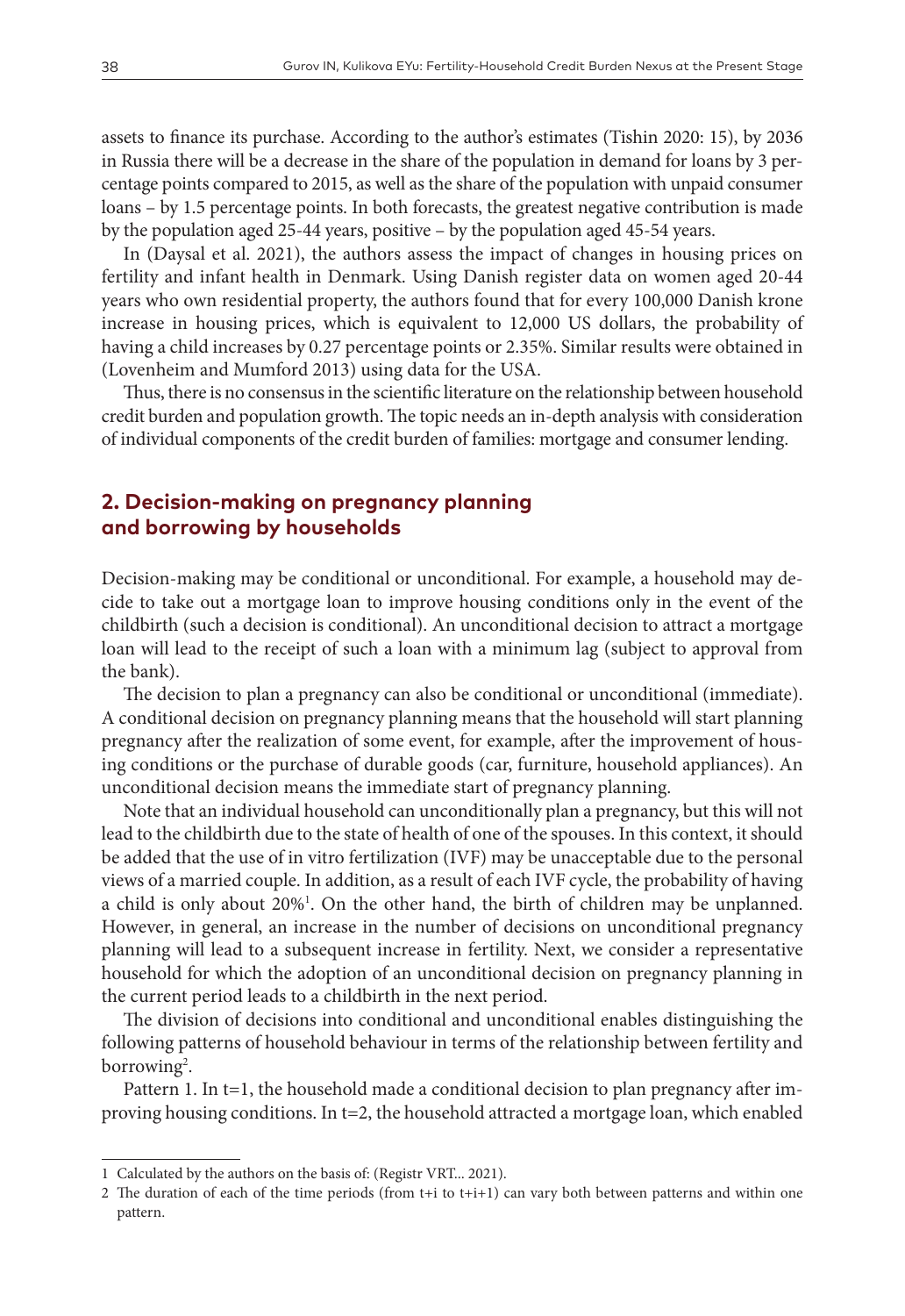improving housing conditions in  $t=3$ . In this regard, in  $t=3$ , the household made an unconditional decision to plan a pregnancy, and in t=4, a child was born.

Pattern 2. In t=1, the household made a conditional decision to plan pregnancy after purchasing durable goods (car, furniture, household appliances, etc.). In t=2, the household attracted consumer credit, which enabled purchasing durable goods. In this regard, in  $t=2$ , the household made a decision to plan a pregnancy, and in t=3, a child was born.

Pattern 3. As of  $t=1$ , the household did not make a conditional decision on pregnancy planning, but in t=1, the household took out a mortgage loan, which made it possible to improve housing conditions in  $t=2$ , as a result, in  $t=2$ , the household decided on unconditional pregnancy planning, and in t=3, a child was born.

Pattern 4. As of  $t=1$ , the household did not make a conditional decision on pregnancy planning, but at the same time, in t=1, the household took out consumer credit, which made it possible to purchase durable goods in  $t=1$ , as a result, in  $t=1$ , the household decided on unconditional pregnancy planning, and in t=2, a child was born.

Pattern 5. In t=1, the household made an unconditional decision to plan pregnancy and a conditional decision to improve living conditions after the childbirth. As a result, a child was born in t=2, in t=2 and in the subsequent period t=3 (as the child grows up), the household needs to improve housing conditions, but household incomes, other things being equal, do not change. This leads to an increase in mortgage lending in t=2 or in t=3.

Pattern 6. In t=1, the household made an unconditional decision to plan pregnancy and a conditional decision to purchase durable goods and increase expenses in the event of the childbirth. As a result, a child was born in  $t=2$ , in  $t=2$  and in the subsequent period  $t=3$ (as the child grows up), the household's current expenses increase, as well as the need for purchasing durable goods, but household incomes, other things being equal, do not change. This leads to an increase in consumer lending in t=2 or in t=3.

Pattern 7. In t=1, the household made an unconditional decision to plan pregnancy, but did not make plans to improve living conditions after the childbirth. As a result, a child was born in t=2, in t=2 and in the subsequent period t=3 (as the child grows up), the household needs to improve housing conditions, but household incomes, other things being equal, do not change. This leads to an increase in mortgage lending in t=2 or in t=3.

Pattern 8. In t=1, the household made an unconditional decision to plan pregnancy, but at the same time did not plan to purchase durable goods and increase consumer spending after the childbirth. As a result, a child was born in  $t=2$ , in  $t=2$  and in the subsequent period t=3 (as the child grows up), the household's current expenses increase, as well as the need for purchasing durable goods, including products and services for children. However, household incomes, other things being equal, do not change. This leads to an increase in consumer lending in t=2 or in t=3.

Patterns 1-4 predict a positive impact of household lending on fertility in the following periods. In patterns 1 and 2, there is a conditional decision on pregnancy planning, which is the root cause of both an increase in the household credit burden and an increase in fertility. In patterns 3 and 4, the increase in household credit burden itself has a direct causal effect on the increase in fertility. Note also that patterns 2 and 4 predict a positive impact of the growth of consumer lending on fertility only if this lending is aimed at the purchase of durable goods.

Patterns 5-8 predict a positive impact of fertility on the households' credit burden (both with and without a lag). In patterns 5 and 6, there is an unconditional decision on pregnancy planning and conditional decisions on improving housing conditions and purchasing durable goods, which together are the root cause of both an increase in fertility and an increase in the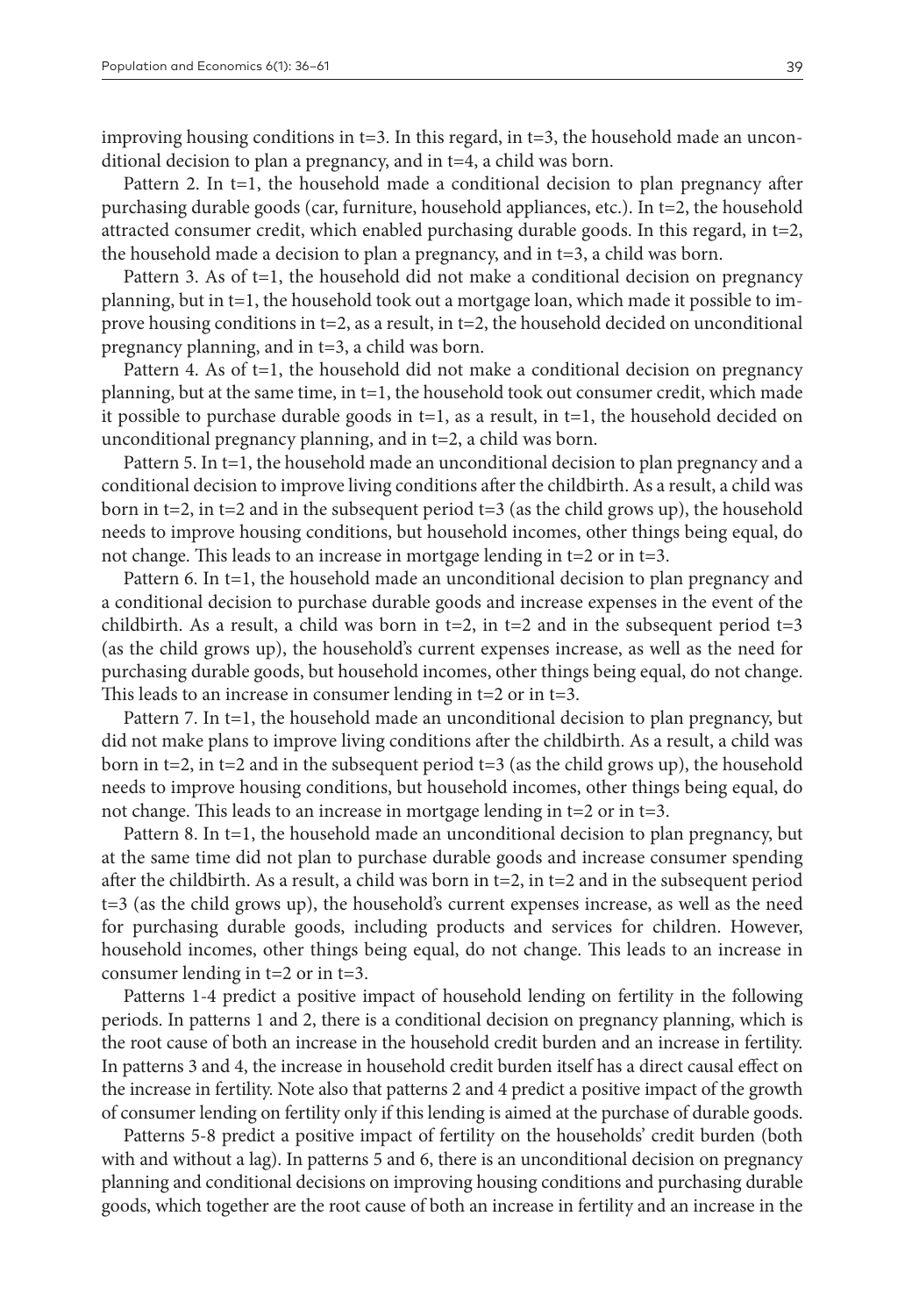credit burden of households. In patterns 7 and 8, the increase in fertility itself has a direct causal effect on the increase in the households' credit burden. It should be noted that in accordance with patterns 7 and 8, at the time of pregnancy planning, the household either did not think about the needs for improving housing conditions and increasing consumer spending after the childbirth, or mistakenly believed that there would be no such need after the birth of a child.

In accordance with patterns 1, 2, 5, 6, a statistically significant relationship can be identified between the households' credit burden and fertility, but none of these indicators will be the root cause of the other. The potential effect of these patterns limits the interpretation of the results obtained, in which a change in one of the indicators in the framework of this study will lead to a change in the other. For example, if the dynamics of mortgage lending and fertility are determined in accordance with pattern 1, then it is incorrect to conclude from the significant positive impact of mortgage lending on the dynamics of fertility in the following periods that the growth of mortgage lending influenced the increase in fertility.

Moreover, if a significant positive effect of mortgage lending on the dynamics of fertility in subsequent periods has not been revealed, then this cannot be interpreted as the absence of influence of mortgage lending on fertility, since in accordance with pattern 5, such a quantitative result can be observed if households make conditional decisions to attract mortgage loans to improve housing conditions after the birth of children. In this situation, the increase in the availability of mortgages will lead to the fact that households will more often make decisions about the birth of children and the subsequent improvement of housing conditions with the involvement of mortgage lending, but quantitatively this will lead to a significant positive impact of fertility on the dynamics of mortgage lending.

Similar reasoning is also true for consumer lending, as well as for analyzing the results of studies that revealed (or did not reveal) the positive impact of fertility on the dynamics of lending in subsequent periods.

Schematically, the influence of patterns 1-8 on the results of the quantitative assessment of the dependence between the studied indicators can be reflected as follows (see Table 1).

All the considered patterns suggest a mutual positive impact of fertility and lending. However, it is possible to identify a pattern that can justify the negative impact of household debt burden on fertility.

Pattern 9. In t=1, the household took out a loan (mortgage or consumer), in accordance with the model of intertemporal consumer choice (Fisher 1930) in t=2, the household will have to reduce consumption. The expected reduction in consumption, all other things being equal, will lead to the fact that in t=1, the household will decide not to plan a pregnancy, as a result, in t=2, fertility will decrease.

The cumulative effect of household debt burden growth on fertility within the 1-4 and 9 patterns can be either positive, neutral or negative, since patterns 1-4 and pattern 9 act in different directions.

The simultaneous effect of patterns 1-9 also means that household credit burden and fertility are interdependent indicators. In particular, the dynamics of household credit burden is determined by changes in fertility in the current and past periods, which, in turn, depend on changes in household credit burden in past periods.

The analysis enables formulating the following hypotheses for conducting a quantitative study.

Hypothesis 1. Increasing fertility has a positive effect on the increase in the mortgage and consumer credit burden of households in the current or subsequent periods.

Confirmation of this hypothesis on the basis of quantitative analysis will enable drawing two different, but not mutually exclusive conclusions: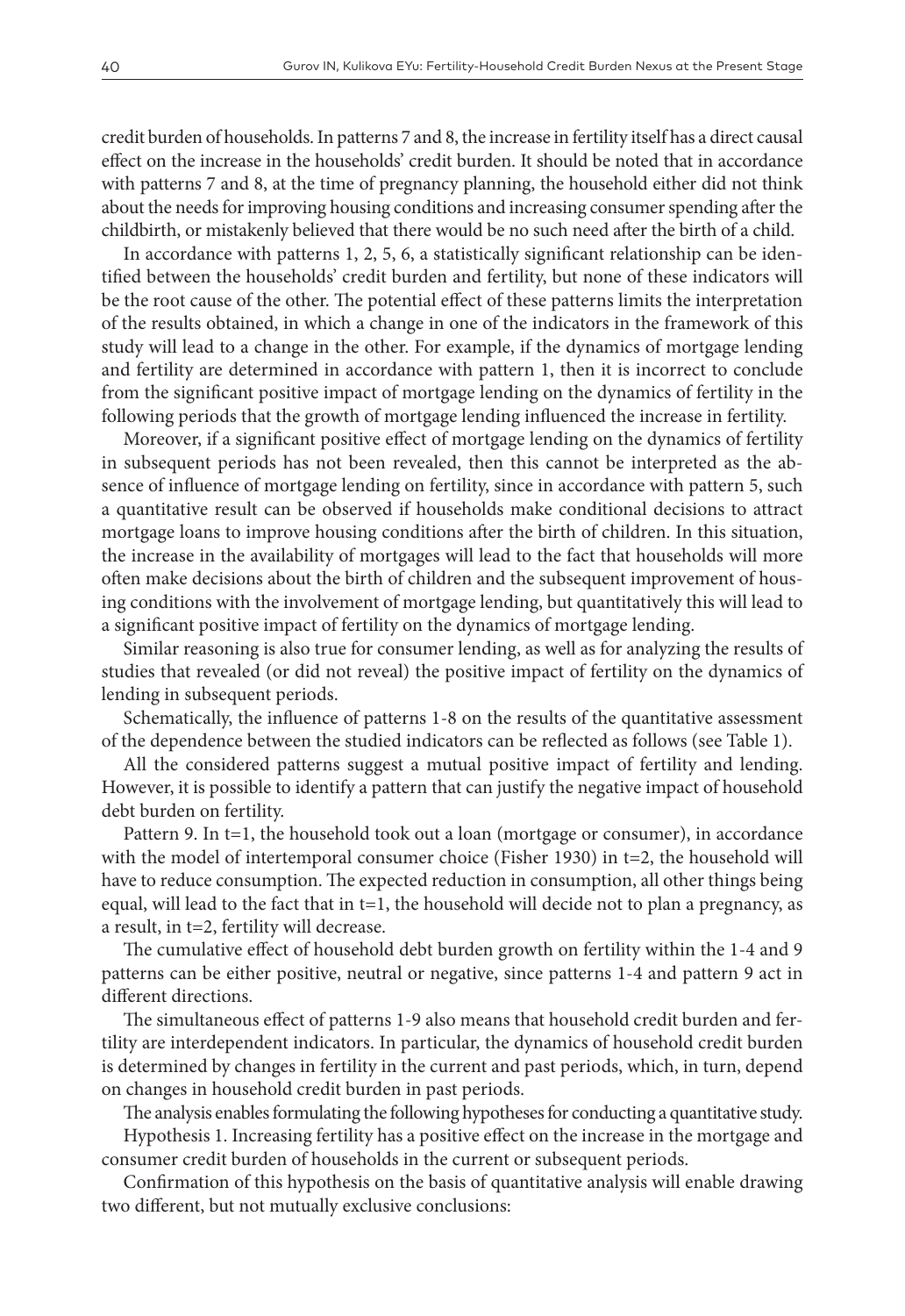| Decision on pregnancy planning                                                                                                                                                                                                                                                                 |                                                                                                                                                                                                                                                            |  |  |
|------------------------------------------------------------------------------------------------------------------------------------------------------------------------------------------------------------------------------------------------------------------------------------------------|------------------------------------------------------------------------------------------------------------------------------------------------------------------------------------------------------------------------------------------------------------|--|--|
| Conditional<br>Obtaining a mortgage or consumer                                                                                                                                                                                                                                                | Unconditional                                                                                                                                                                                                                                              |  |  |
| loan; subsequent birth of a child<br>(patters 1, 2)                                                                                                                                                                                                                                            | Birth of a child                                                                                                                                                                                                                                           |  |  |
| Identification of the direct positive effect<br>of lending in the current period on fertility<br>in future periods<br>Making a decision on the birth of a child after<br>receiving a loan due to the improvement of housing<br>conditions and the provision of durable goods<br>(patters 3, 4) | Obtaining a loan to improve housing<br>conditions, purchase durable goods<br>or finance increased current expenses<br>(patters 7, 8)<br>Identification of the direct positive effect<br>of fertility in the current period on lending<br>in future periods |  |  |
| Obtaining a mortgage or consumer loan<br>Unconditional<br>Decision to obtain a loan                                                                                                                                                                                                            | Obtaining a mortgage or consumer<br>loan after the birth of a child<br>(patters 5, 6)<br>Conditional                                                                                                                                                       |  |  |

**Table 1.** The influence of household behaviour patterns on the assessment of the relationship between fertility and lending

*Source:* compiled by the authors based on the conducted analysis.

- in accordance with patterns 5 and 6, the adoption of an unconditional decision on pregnancy planning and conditional decisions on improving housing conditions and purchasing durable goods leads to an increase in fertility and a subsequent increase in the households' credit burden;
- in accordance with patterns 7 and 8, an increase in fertility itself leads to an increase in the credit burden of households.

Hypothesis 2. The growth of households' mortgage and consumer burden significantly affects the increase in fertility. Confirmation of this hypothesis on the basis of quantitative analysis will enable drawing two different, but not mutually exclusive conclusions:

- in accordance with patterns 1 and 2, the adoption of a conditional decision on pregnancy planning leads to an increase in households' credit burden and a subsequent increase in fertility, while patterns 1, 2 have a more significant impact than pattern 9;
- in accordance with patterns 3 and 4, an increase in households' credit burden (and the associated improvement in housing conditions or the purchase of durable goods) leads to an increase in fertility, while patterns 3, 4 have a more significant impact than pattern 9.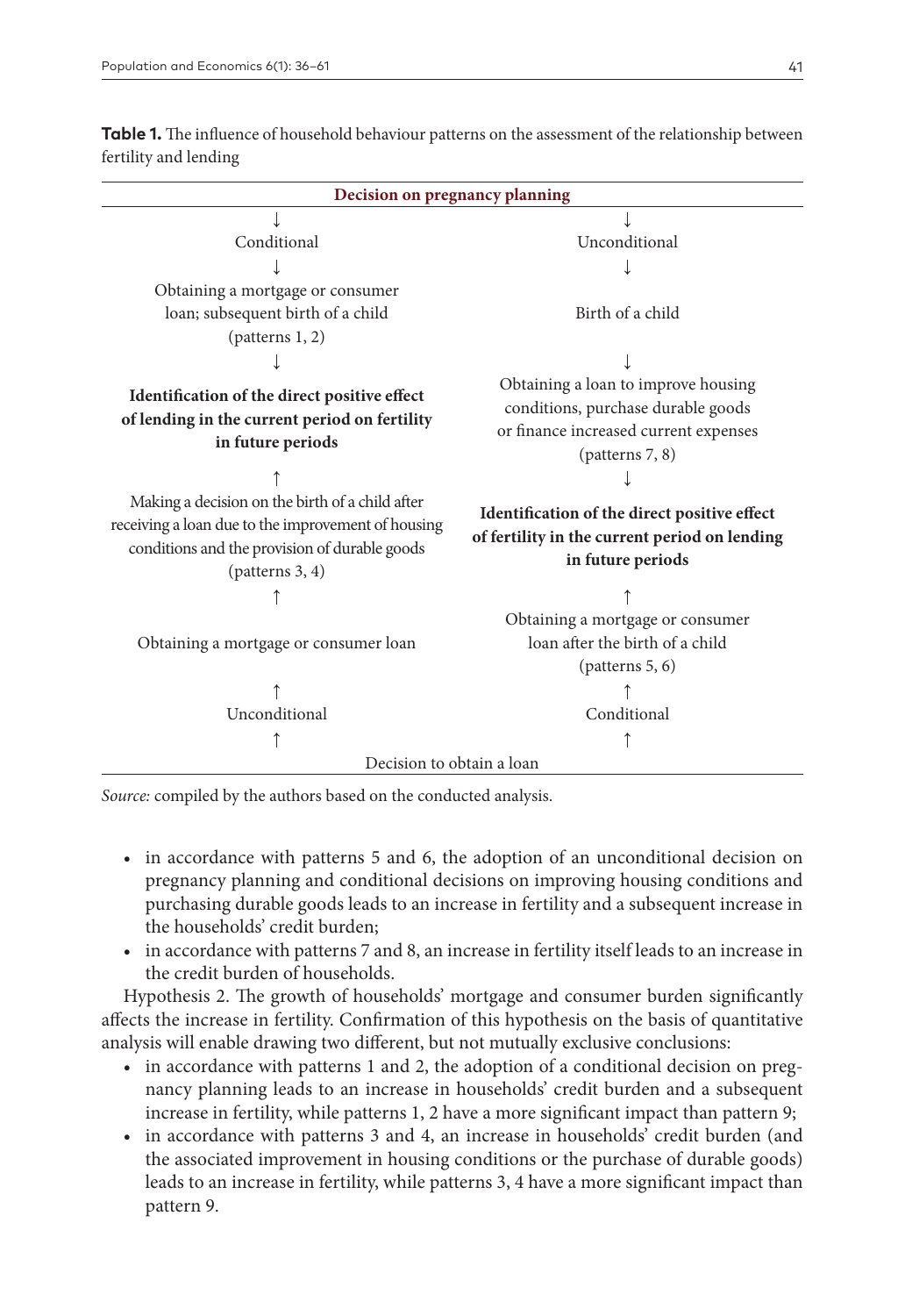The identification of the negative impact of household debt burden on fertility in subsequent periods will mean the adoption of an alternative hypothesis to the second one. In this case, such a quantitative dependence may mean, in particular, that pattern 9 has a more significant impact on pregnancy planning decisions than patterns 1-4.

#### **3. Methodology**

The quantitative study was conducted on the basis of panel-structured data for 79 countries for the period from 1990 to 2019. Data for 2020-2021 are not included in the sample due to the impact of the COVID-19 pandemic on both fertility and credit burden indicators. The main data sources are databases of the World Bank [\(https://www.worldbank.org/\)](https://www.worldbank.org/), the International Monetary Fund (<https://www.imf.org/>), national statistical agencies, in particular, Rosstat [\(https://rosstat.gov.ru/\)](https://rosstat.gov.ru/). The source of data on the structure of household debt (mortgage and consumer lending) is the paper (Leon 2018). Based on the analysis of descriptive statistics, obviously erroneous information was deleted. In particular, Benin was excluded from the sample, since its demographic dependency ratio in the World Bank database was less than 1%. Note that the data on the structure of household debt, derived from the paper by (Leon 2018), could be subject to measurement errors that could lead to a shift to zero of the estimated coefficients, showing the effects of households' mortgage and consumer debt burden on fertility and increase the standard error of the coefficients, which show the effect of fertility on households' consumer and mortgage debt burden.

The article uses the total fertility rate as the main indicator of fertility. To test the robustness of the results obtained, the work also uses the crude birth rate (per 1,000 people) and the compounded annual (over 5 years) growth rate (CAGR) of the number of children aged 0 to 14 years. Note that the use of these indicators generally leads to estimates that do not contradict the main results presented below. It should also be noted that when verifying the direct causal relationship between household credit burden and fertility, the availability of data on lending for 2014 (there are no data for subsequent years) enables assessing their impact on the growth rate of the number of children in 2014-2019. When used as a dependent variable of the fertility rate, the upper time limit for the study is limited to (2014+L), where L is the length of the lag in the regression.

The ratio of consumer loan debt to GDP and the ratio of mortgage debt to GDP are used as indicators of household credit burden. Using the ratio of debt to GDP enables interpreting the increase in this indicator as an outstripping (relative to GDP) increase in the households' debt burden. Dividing loans into mortgage and consumer ones enables separately considering the impact of the patterns highlighted in the previous section and specifying the results of hypothesis testing.

As control variables we use the compound annual growth rate of GDP per capita over 5 years in national currency in constant prices and the natural logarithm of GDP per capita in US dollars in constant 2010 prices to account for the level of income in countries (Yoon et al. 2014), inflation, uncertainty of inflation expectations in accordance to the model of systematically upside biased static expectations (SUBSE) (Gurov 2020), the average number of years of schooling at all levels of education per capita, as well as the share of savings in GDP. The choice of these control variables is due to the fact that they can have a significant impact both on the intertemporal choice of households (Błaszkiewicz et al. 2003; Ericson and Laibson 2018) and on the decision-making process about the birth of a child (Mason 1988; Sobotka et al. 2011). Omissions of significant variables can lead to bias and an increase in the standard errors of the estimated coefficients.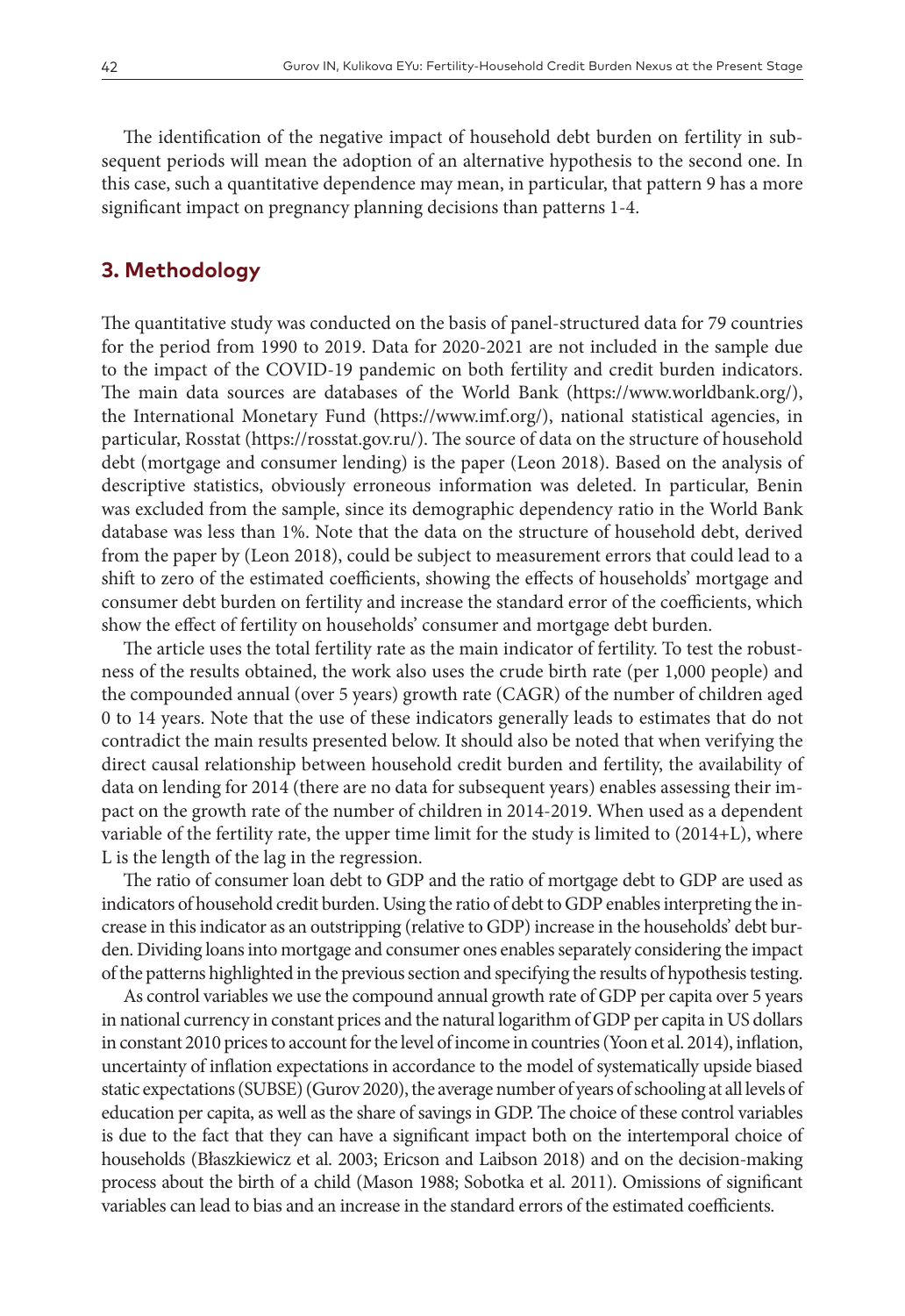Descriptive statistics for the variables used and their first differences (separately for developed and developing countries) are presented in the Appendix. The regressions were evaluated using the first differences of variables, which allowed solving the problem of non-stationarity of a number of regressors. Due to the fact that the fulfillment of the dependencies described above can strongly depend on country and cultural characteristics, the assessment was carried out separately for developed and developing countries.

As part of a quantitative study of the one-sided relationship between fertility and the subsequent dynamics of household debt burden, the following dependencies were assessed:

$$
\frac{borr\_home}{GDP} = const_1 + b_1 \cdot TFR_{-k} + d_1 \cdot CV + \varepsilon,\tag{1}
$$

$$
\frac{borr\_nonhome}{GDP} = const_2 + b_2 \cdot TFR_{-k} + d_2 \cdot CV + \varepsilon,
$$
\n(2)

where *TFR* is the total fertility rate; **borr** *home*  $\frac{r_{\text{}}}{GDP}$  is the ratio of mortgage loans to GDP; *borr nonhome GDP*  $\frac{1}{\sqrt{CDP}}$  is the ratio of consumer credit to GDP; *CV* is the set of control variables;

 $b_1$ ,  $b_2$  are the assessed coefficients for the variables of interest; *k* is fertility indicators lag (values from 0 to 5 years are used),  $d_1$ ,  $d_2$  are the vectors of estimated coefficients for the control variables, ε are errors in the regression model.

As part of a quantitative study of the one-sided relationship between the debt burden of households and the subsequent dynamics of fertility, an assessment of the following dependencies was carried out:

$$
TFR = const_3 + b_3 \cdot \left(\frac{borr_{home}}{GDP}\right)_{-k} + d_3 \cdot CV + \varepsilon,
$$
\n(3)

$$
TFR = const_4 + b_4 \cdot \left(\frac{borr_{nonhome}}{GDP}\right)_{-k} + d_4 \cdot CV + \varepsilon,
$$
\n(4)

where  $b_3$ ,  $b_4$  are estimated coefficients for the variables of interest;  $d_3$ ,  $d_4$  are vectors of estimated coefficients for the control variables.

A fixed-effects model was used as the main method for estimating dependencies (1)-(4). To verify the robustness of the obtained results, time effects were also included in the models and additional estimates were carried out based on regressions with random effects and a weighted least squares method.

As noted earlier, there may be an inverse relationship between fertility and household debt burden. This can lead to the problem of endogeneity in the model and inconsistency of the coefficient estimates. Since in each of the equations (1)-(4) the dependent variable and the variable of interest may depend on the lagged values of the dependent variable, to solve the problem of endogeneity, coefficient estimates  $b_1$ ,  $b_2$ ,  $b_3$ ,  $b_4$  based on a model with fixed effects were used with the addition of the lagged value of the dependent indicator to the list of regressors. Adding lagged values does not enable evaluating the fixed effects themselves, however, it makes it possible to assess the robustness of previously obtained estimates and take into account the endogenous nature of the variable of interest.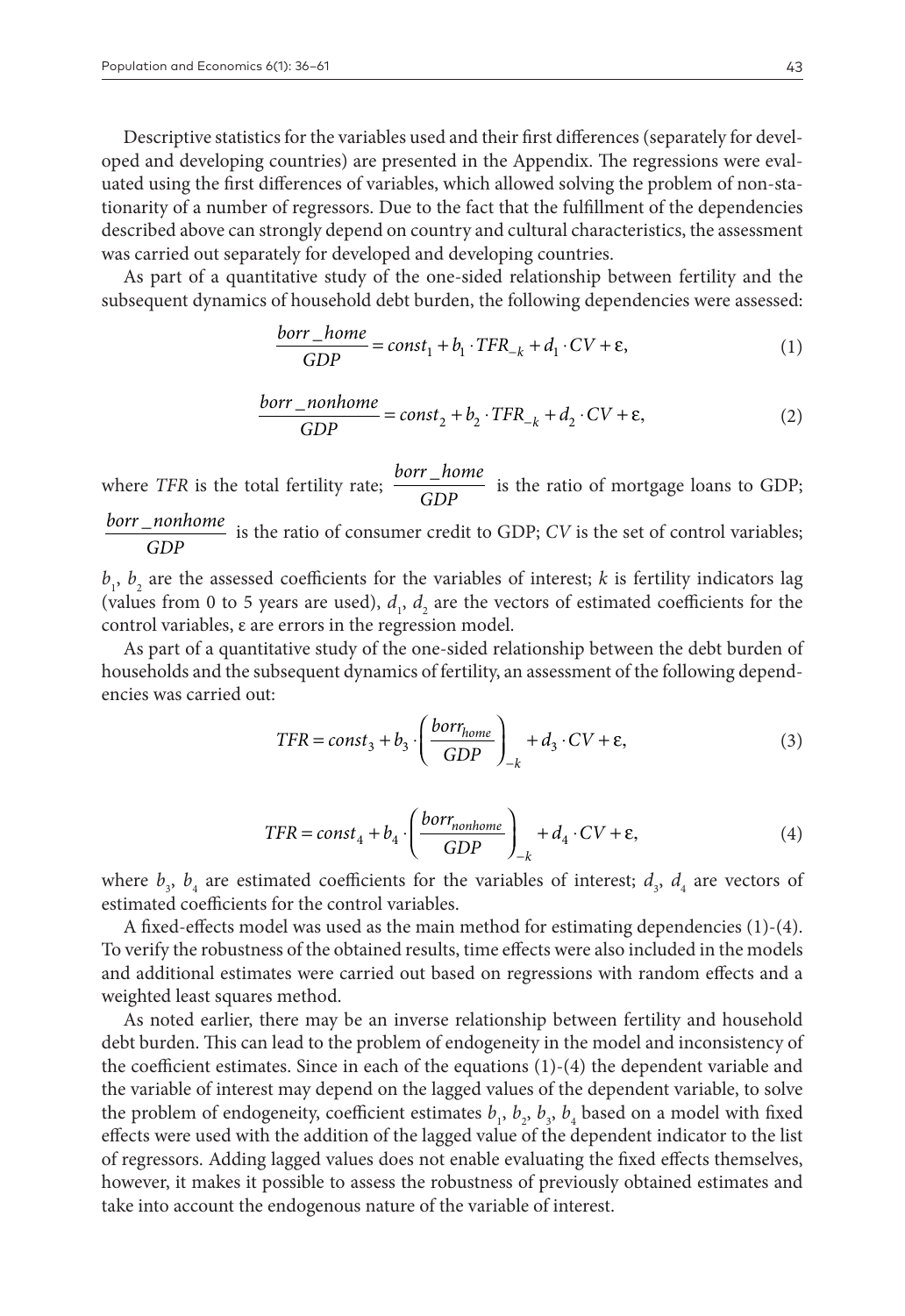To solve the problem of endogeneity, the system of vector autoregression equations was also evaluated on panel data with the addition of exogenous variables based on the generalized method of moments (Sigmund and Ferstl 2019):

$$
\begin{cases}\nTFR = const_5 + a_5 \cdot TFR_{-m} + b_5 \cdot \left(\frac{borr_{home}}{GDP}\right)_{-m} + d_5 \cdot CV + \varepsilon, \\
\frac{borr_{-home}}{GDP} = const_6 + a_6 \cdot \left(\frac{borr_{home}}{GDP}\right)_{-m} + b_6 \cdot TFR_{-m} + d_6 \cdot CV + \varepsilon,\n\end{cases} (5)
$$

where *m* is the lag of the endogenous variables (*m* is determined on the basis of comparative analysis of the main information criteria), *TFR<sub>\_m</sub>* is the vector of the values of the total fertil-

ity rate with a lag of 1 to *m*,  $\left(\frac{borr_{h}^{2}}{CDP_{h}}\right)$ *GDP <sup>m</sup>*  $\int$  borr  $\_$  $\left(\frac{borr\_home}{GDP}\right)_{-}$ is the vector of the values of mortgage loans

to GDP ratio with a lag of 1 to *m*,  $a_s$ ,  $a_s$ ,  $b_s$ ,  $b_s$  are the estimated coefficients of the variables of interest,  $d_s$ ,  $d_s$  are the vectors of estimated coefficients of the control variables, ε are errors in the regression model.

Also, the system of equations was evaluated for the indicator of the debt burden on consumer loans:

$$
\begin{cases}\nTFR = const_{7} + a_{7} \cdot TFR_{-s} + b_{7} \cdot \left(\frac{borr_{nonhome}}{GDP}\right)_{-s} + d_{7} \cdot CV + \varepsilon, \\
\frac{borr_{nonhome}}{GDP} = const_{8} + a_{8} \cdot \left(\frac{borr_{nonhome}}{GDP}\right)_{-s} + b_{8} \cdot TFR_{-s} + d_{8} \cdot CV + \varepsilon,\n\end{cases}
$$
\n(6)

where  $\frac{borr\_nonhome}{GDR}$ *GDP <sup>s</sup>*  $\int$  borr  $\_$  $\left(\frac{borr\_nonhome}{GDP}\right)_{-}$ is the vector of the values of consumer loan debt to GDP with a

lag from 1 to *s*,  $a_{7}$ ,  $a_{8}$ ,  $b_{7}$ ,  $b_{8}$  are the estimated coefficients for variables of interest,  $d_{7}$ ,  $d_{8}$  are the vectors of estimated coefficients for control variables.

Estimates of systems of equations (5), (6) were carried out on the basis of the generalized method of moments in R based on the pvargmm function in the panelvar library. It should be noted that during the evaluation process it was revealed that a change in the dimension of any regressor leads to a disproportionate change in the regression coefficients. For example, if the value of mortgage loans to GDP is 20%, then in the sample this indicator is usually represented as either 0.2 or 20. If the coefficient estimates are calculated correctly in the regression model, then such differences in dimension will only lead to a proportional (i.e. 100-fold) change in the coefficient estimates. However, with such a change in dimension, when evaluating models using the panelvar library, the coefficients do not change by a factor of 100, but the models give different response functions. To check this error, the authors also formed a synthetic sample with a panel structure based on the Monte Carlo method, and when multiplying one of the variables by 100, a disproportionate change in coefficient estimates was also observed. Hypothetically, this may indicate computational problems. It was found experimentally that the most correct estimates are obtained when using all the data in the sample with the same dimension and with the minimum number of exogenous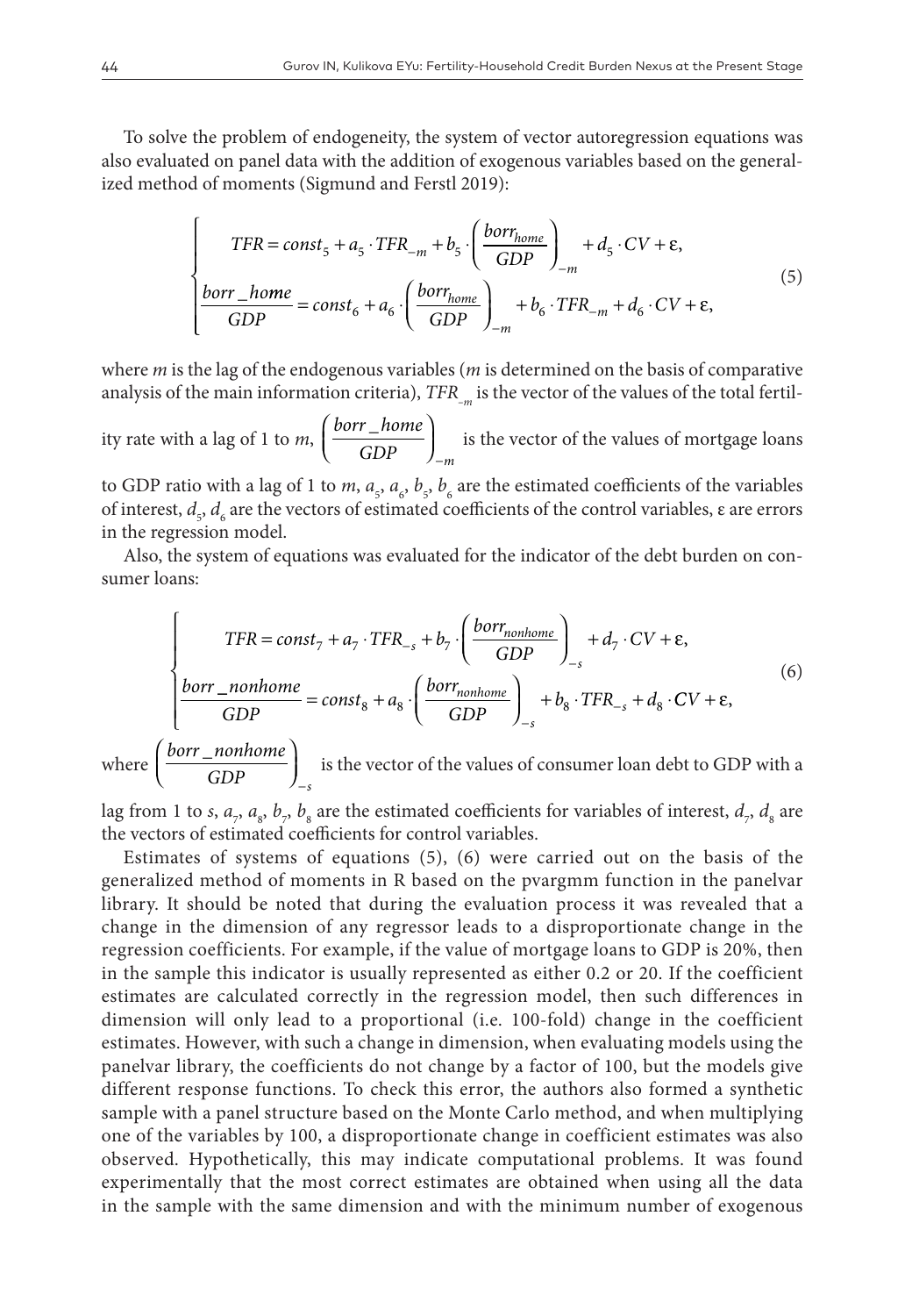variables (or their absence). The results of the evaluation of the vector autoregression model are presented in the paper, however, due to the identified problem, the authors do not consider them as the main ones.

#### **4. Results**

The results of the quantitative study show that the increase in fertility is accompanied by an increase in the debt burden of households in subsequent periods. In developed countries, an increase in the total fertility rate by 0.053 (which corresponds with the standard deviation of this indicator for a sample of developed countries in the period under review) led to an increase in the ratio of mortgage loans to GDP by 0.61 percentage points and to an increase in the ratio of consumer loans to GDP by 0.21 percentage points (see Table 2). The results are statistically significant at a 1% level. In developing countries, an increase in the total fertility rate by 0.064 (which corresponds with the standard deviation of this indicator for developing countries in the period under review) led to an increase in the ratio of mortgage loans to GDP by 0.41 percentage points at a 5% significance level, as well as to an increase in the ratio of consumer loans to GDP by 0.34 percentage points at a 20% significance level (see Table 2).

To account for the endogenous nature of the fertility rate (that is, the potential impact of the households' debt burden in previous periods on it), lagged values of the dependent variable (household debt burden) were included in the four constructed models. As a result, the estimates of significant coefficients for the total fertility rate have changed only for the case of the effect on mortgage lending in developing countries (see Table 3).

Based on the results obtained, the presence of impact of fertility on the volume of mortgage and consumer loans in developed countries can be concluded to be statistically significant at a 1% level, on the volume of mortgage loans in developing countries – at a 5% significance level. There is also a weak in terms of statistical significance (at a 20% level) influence of fertility on consumer lending in developing countries.

The results of the quantitative study also indicate that the growth of households' mortgage lending led to an increase in fertility in the period under review only in developed countries (see Table 4).

With an increase in the ratio of mortgage debt to GDP by 3.8 percentage points (1 standard deviation for a sample of developed countries), there was an increase in the total fertility rate by 0.007 statistical child, the dependence is significant at a 5% level (see Table 4).

When the lagged values of the dependent variable are added to the model, the estimates for the total fertility rate do not change significantly, but become less significant (see Table 5).

In developed countries, with an increase in the ratio of consumer loan debt to GDP by 2.1 percentage points (1 standard deviation for the sample of developed countries), there was an increase in the total fertility rate by 0.007–0.011 (the dependence is significant at a 20% level), and the smaller the lag, the greater this influence in absolute value (see Table 6). In developing countries, this dependence is significantly positive for a lag of 1 year: with an increase in the ratio of consumer loan debt to GDP by 1.6 percentage points (which corresponds with the standard deviation for a sample of developing countries), an increase in the total fertility rate by 0.0032 was observed in the period under review, the dependence is significant at a 5% level. However, in two years after an increase in the ratio of consumer loan debt to GDP by 1.6 percentage points in the period under review, there was a decrease in the total fertility rate by 0.0026, the dependence is significant at a 1% level.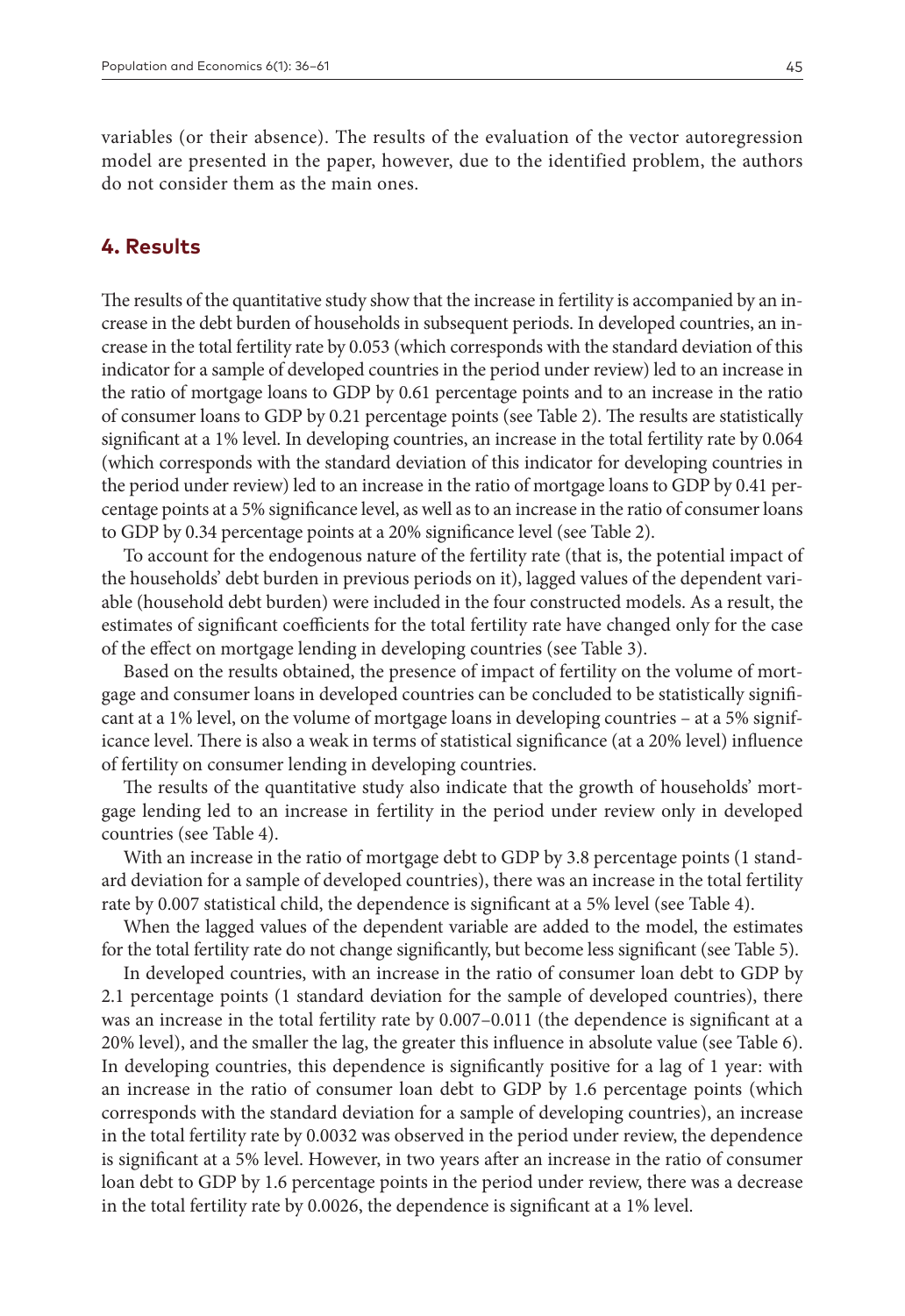| Model                                                                                                       | A                                    | B                                    | $\mathsf{C}$                         | D                                    |
|-------------------------------------------------------------------------------------------------------------|--------------------------------------|--------------------------------------|--------------------------------------|--------------------------------------|
| Subsample of countries                                                                                      |                                      | Developed                            |                                      | Developing                           |
| Estimated equation                                                                                          | (1)                                  | (2)                                  | (1)                                  | (2)                                  |
| Dependent variable                                                                                          | Ratio of<br>mortgage<br>loans to GDP | Ratio of<br>consumer<br>loans to GDP | Ratio of<br>mortgage<br>loans to GDP | Ratio of<br>consumer<br>loans to GDP |
| Const                                                                                                       | $0.85***$                            | $-0.13***$                           | $0.58***$                            | 0.05                                 |
|                                                                                                             | (0.10)                               | (0.04)                               | (0.07)                               | (0.09)                               |
| Total fertility rate with a lag of 1                                                                        | $11.52***$                           | $4.02***$                            | $6.45**$                             | $5.38(*)$                            |
| year                                                                                                        | (3.39)                               | (1.39)                               | (2.31)                               | (3.95)                               |
| Natural logarithm of GDP per                                                                                | $17.60**$                            | $7.10***$                            | $-2.73$                              | $8.46*$                              |
| capita in US dollars in constant<br>2010 prices                                                             | (6.94)                               | (2.02)                               | (3.50)                               | (4.75)                               |
| Compound annual growth rate<br>of GDP per capita over 5 years<br>in national currency in constant<br>prices | $-0.64***$                           | $-0.08$                              | 0.11                                 | $-0.27$                              |
|                                                                                                             | (0.19)                               | (0.07)                               | (0.10)                               | (0.27)                               |
| Number of years of schooling                                                                                | $-0.51$                              | $-0,29(*)$                           | 0.38                                 | 0.10                                 |
|                                                                                                             | (0.58)                               | (0.22)                               | (0.37)                               | (0.68)                               |
| Inflation                                                                                                   | $-0.11(*)$                           | $-0.07*$                             | $0.07**$                             | 0.10                                 |
|                                                                                                             | (0.07)                               | (0.04)                               | (0.03)                               | (0.09)                               |
| Uncertainty of inflation                                                                                    | $0.32(*)$                            | $0.15*$                              | 0.04                                 | $0.25(*)$                            |
| expectations                                                                                                | (0.22)                               | (0.07)                               | (0.10)                               | (0.16)                               |
| Share of savings in GDP                                                                                     | $-2.11$                              | $0.07**$                             | $-0.07**$                            | $-0.09$                              |
|                                                                                                             | (6.27)                               | (0.03)                               | (0.03)                               | (0.08)                               |
| R-square                                                                                                    | 0.22                                 | 0.17                                 | 0.40                                 | 0.23                                 |
| R-square (within)                                                                                           | 0.08                                 | 0.08                                 | 0.22                                 | 0.13                                 |
| Akaike criterion                                                                                            | $-1365$                              | $-1952$                              | $-729$                               | $-535$                               |
| Number of countries                                                                                         | 27                                   | 27                                   | 25                                   | 25                                   |
| Number of observations                                                                                      | 321                                  | 321                                  | 115                                  | 115                                  |

**Table 2.** Results of regression analysis: dependence of household mortgage and consumer loans burden on fertility

*Source:* authors' calculations.

L.

*Note:* \*\*\*, \*\*, \*, (\*) indicate significance at levels of 1%, 5%, 10% and 20%, respectively. Standard errors are indicated in parentheses.

 $\overline{\phantom{a}}$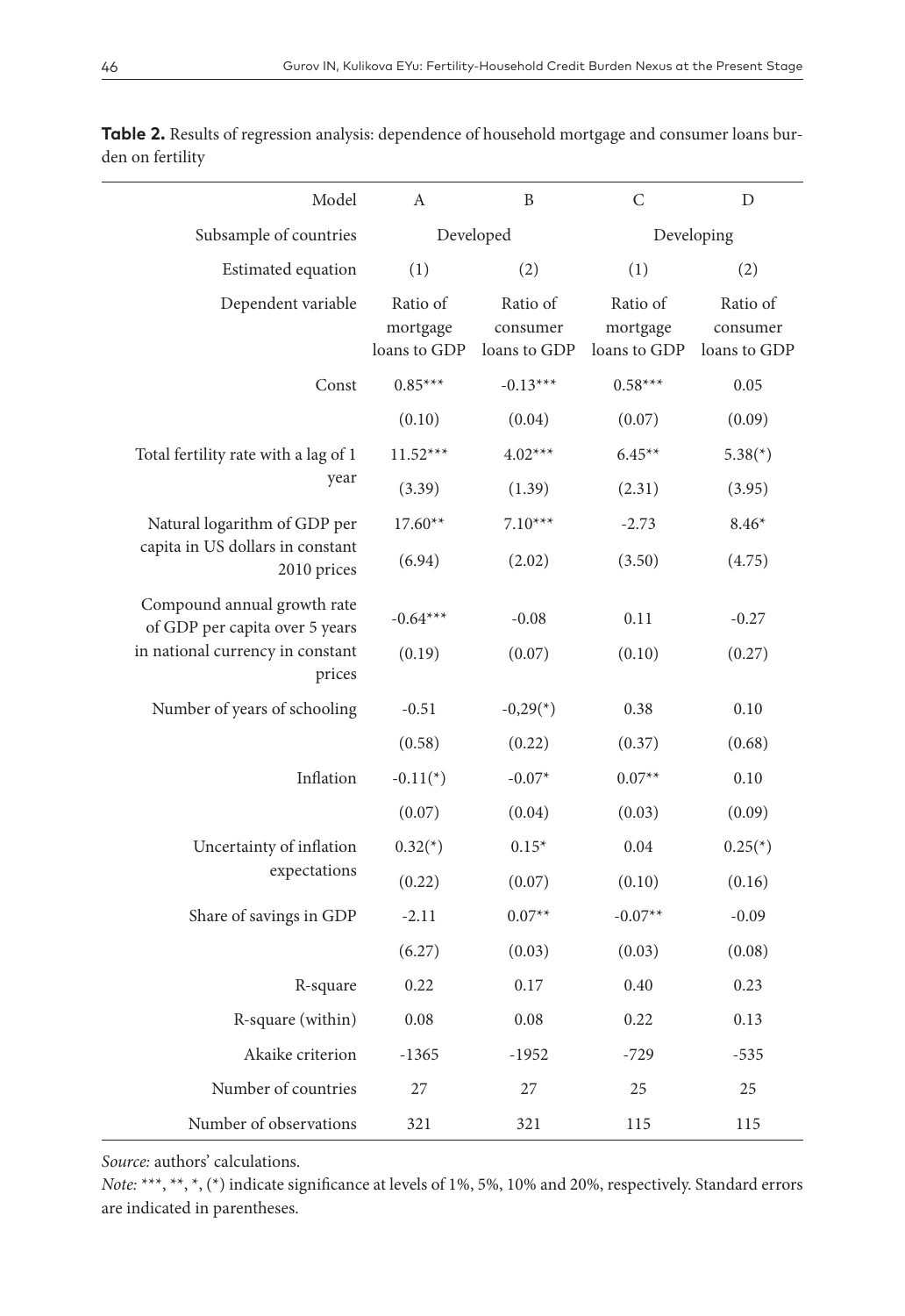| Model to which changes<br>are being made             | $\mathbf{A}$ | B            | $\mathsf{C}$ | D            |
|------------------------------------------------------|--------------|--------------|--------------|--------------|
| Subsample of countries                               |              | Developed    | Developing   |              |
| Estimated equation                                   | (1)          | (2)          | (1)          | (2)          |
| Dependent variable                                   | Ratio of     | Ratio of     | Ratio of     | Ratio of     |
|                                                      | mortgage     | consumer     | mortgage     | consumer     |
|                                                      | loans to GDP | loans to GDP | loans to GDP | loans to GDP |
| In the initial model (without lagged                 | $11.52***$   | $4.02***$    | $6.45**$     | $5.38(*)$    |
| dependent variable)                                  | (3.39)       | (1.39)       | (2.31)       | (3.95)       |
| In regression with the addition of                   | $8.29***$    | $3.73***$    | $6.00**$     | $-0.47$      |
| a lagged dependent variable with a<br>lag of 1 year  | (2.65)       | (1.16)       | (2.25)       | (2.13)       |
| In regression with the addition of                   | $10.56***$   | $3.62**$     | $5.82***$    | $7.48(*)$    |
| a lagged dependent variable with a<br>lag of 2 years | (3.72)       | (1.16)       | (1.82)       | (4.48)       |
| In regression with the addition of                   | $10.28***$   | $4.09**$     | $3.69***$    | 1.32         |
| a lagged dependent variable with a<br>lag of 3 years | (3.61)       | (1.68)       | (1.72)       | (2.56)       |

**Table 3.** Change in the coefficient for the total fertility rate variable when adding lagged values of the dependent variable to the regression models A, B, C, D

*Source:* authors' calculations.

*Note:* \*\*\*, \*\*, \*, (\*) indicate significance at levels of 1%, 5%, 10% and 20%, respectively. Standard errors are indicated in parentheses.

**Table 4.** Results of regression analysis: dependence of the total fertility rate on the households' mortgage loans burden

| Model                                | E                       | F         | G                    | H          |
|--------------------------------------|-------------------------|-----------|----------------------|------------|
| Subsample of countries               | Developed<br>Developing |           |                      |            |
| Estimated equation                   |                         |           | (3)                  |            |
| Dependent variable                   |                         |           | Total fertility rate |            |
| Const                                | $0.01***$               | $0.01***$ | $-0.02***$           | $-0.02***$ |
|                                      | (0.002)                 | (0.002)   | (0.004)              | (0.004)    |
| Ratio of mortgage loans to GDP       | $0.19**$                |           | 0.13                 |            |
| with a lag of 1 year                 | (0.09)                  |           | (0.38)               |            |
| Ratio of mortgage loans to GDP       |                         | $0.19**$  |                      | 0.21       |
| with a lag of 1 year                 |                         | (0.09)    |                      | (0.41)     |
| Natural logarithm of GDP per         | 0.14                    | 0.08      | 0.12                 | 0.08       |
| capita in US dollars in constant     | (0.12)                  | (0.12)    | (0.10)               | (0.08)     |
| 2010 prices                          |                         |           |                      |            |
| Compound annual growth rate          | $0.77**$                | $0.92**$  | $-0.54$              | $-0.28$    |
| of GDP per capita over 5 years in    | (0.35)                  | (0.49)    | (0.43)               | (0.33)     |
| national currency in constant prices |                         |           |                      |            |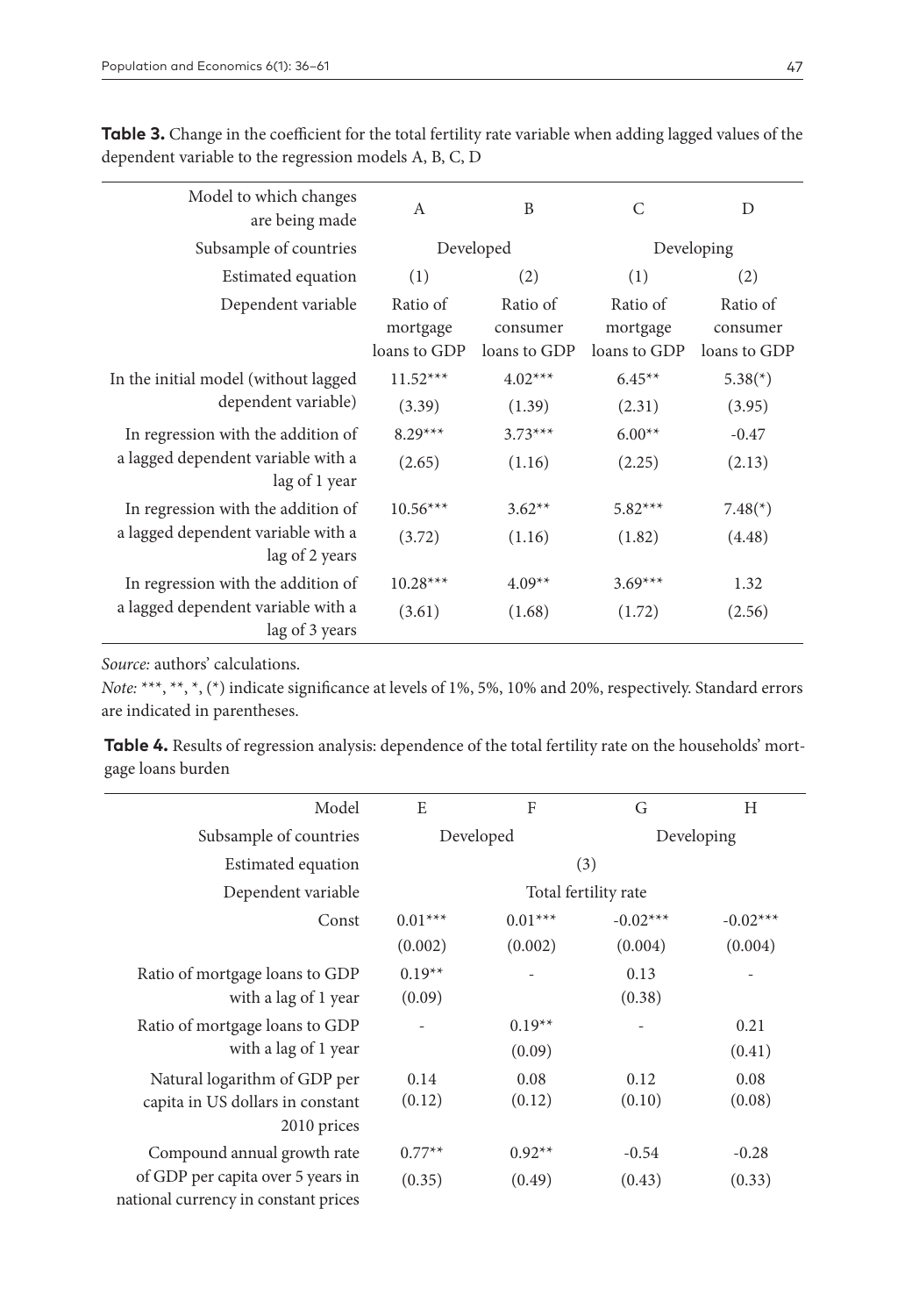| Model                        | E          | F                        | G        | H                        |
|------------------------------|------------|--------------------------|----------|--------------------------|
| Number of years of schooling | $-0.02(*)$ | $-0.02(*)$               | $0.03*$  | $0.02*$                  |
|                              | (0.01)     | (0.01)                   | (0.01)   | (0.01)                   |
| Inflation                    | 0.05       | 0.16                     | 0.01     | 0.08                     |
|                              | (0.16)     | (0.16)                   | (0.09)   | (0.08)                   |
| Uncertainty of inflation     | 0.29       | 0.34                     | 0.06     | $-0.09$                  |
| expectations                 | (0.38)     | (0.35)                   | (0.33)   | (0.25)                   |
| Share of savings in GDP      | $-0.25**$  | $-0.26$ <sup>(*)</sup> ) | $-0.19*$ | $-0.24$ <sup>(*)</sup> ) |
|                              | (0.10)     | (0.18)                   | (0.10)   | (0.18)                   |
| R-square                     | 0.20       | 0.21                     | 0.58     | 0.58                     |
| R-square (within)            | 0.11       | 0.11                     | 0.07     | 0.07                     |
| Akaike criterion             | $-1122$    | $-1161$                  | $-563$   | $-563$                   |
| Number of countries          | 27         | 27                       | 26       | 26                       |
| Number of observations       | 333        | 343                      | 135      | 153                      |
|                              |            |                          |          |                          |

*Source:* authors' calculations.

*Note:* \*\*\*, \*\*, \*, (\*) indicate significance at levels of 1%, 5%, 10% and 20%, respectively. Standard errors are indicated in parentheses.

**Table 5.** Change in the coefficient for the ratio of mortgage loans to GDP variable when adding lagged values of the dependent variable to models E, F, G, H

| Model to which changes are being<br>made | E                       | F                              | G       | H      |
|------------------------------------------|-------------------------|--------------------------------|---------|--------|
| Subsample of countries                   | Developed<br>Developing |                                |         |        |
| Estimated equation                       |                         | (3)                            |         |        |
| Dependent variable                       |                         | Total fertility rate           |         |        |
| Regressor                                |                         | Ratio of mortgage loans to GDP |         |        |
| Regressor lag                            | 1                       | $\overline{2}$                 | 1       | 2      |
| In regression without a lagged           | $0.19*$                 | $0.19*$                        | 0.13    | 0.21   |
| dependent variable                       | (0.09)                  | (0.09)                         | (0.38)  | (0.41) |
| In regression with the addition of       | $0.18$ <sup>*</sup> )   | $0.18*$                        | 0.34    | 0.24   |
| a lagged dependent variable with a       | (0.12)                  | (0.09)                         | (0.38)  | (0.44) |
| lag of 1 year                            |                         |                                |         |        |
| In regression with the addition of       | 0.14                    | $0.17*$                        | $-0.07$ | 0.12   |
| a lagged dependent variable with a       | (0.12)                  | (0.10)                         | (0.37)  | (0.44) |
| lag of 2 years                           |                         |                                |         |        |
| In regression with the addition of       | $0.23*$                 | $0.23**$                       | 0.13    | 0.05   |
| a lagged dependent variable with a       | (0.12)                  | (0.09)                         | (0.38)  | (0.47) |
| lag of 3 years                           |                         |                                |         |        |

*Source:* authors' calculations.

*Note:* \*\*\*, \*\*, \*, (\*) indicate significance at levels of 1%, 5%, 10% and 20%, respectively. Standard errors are indicated in parentheses.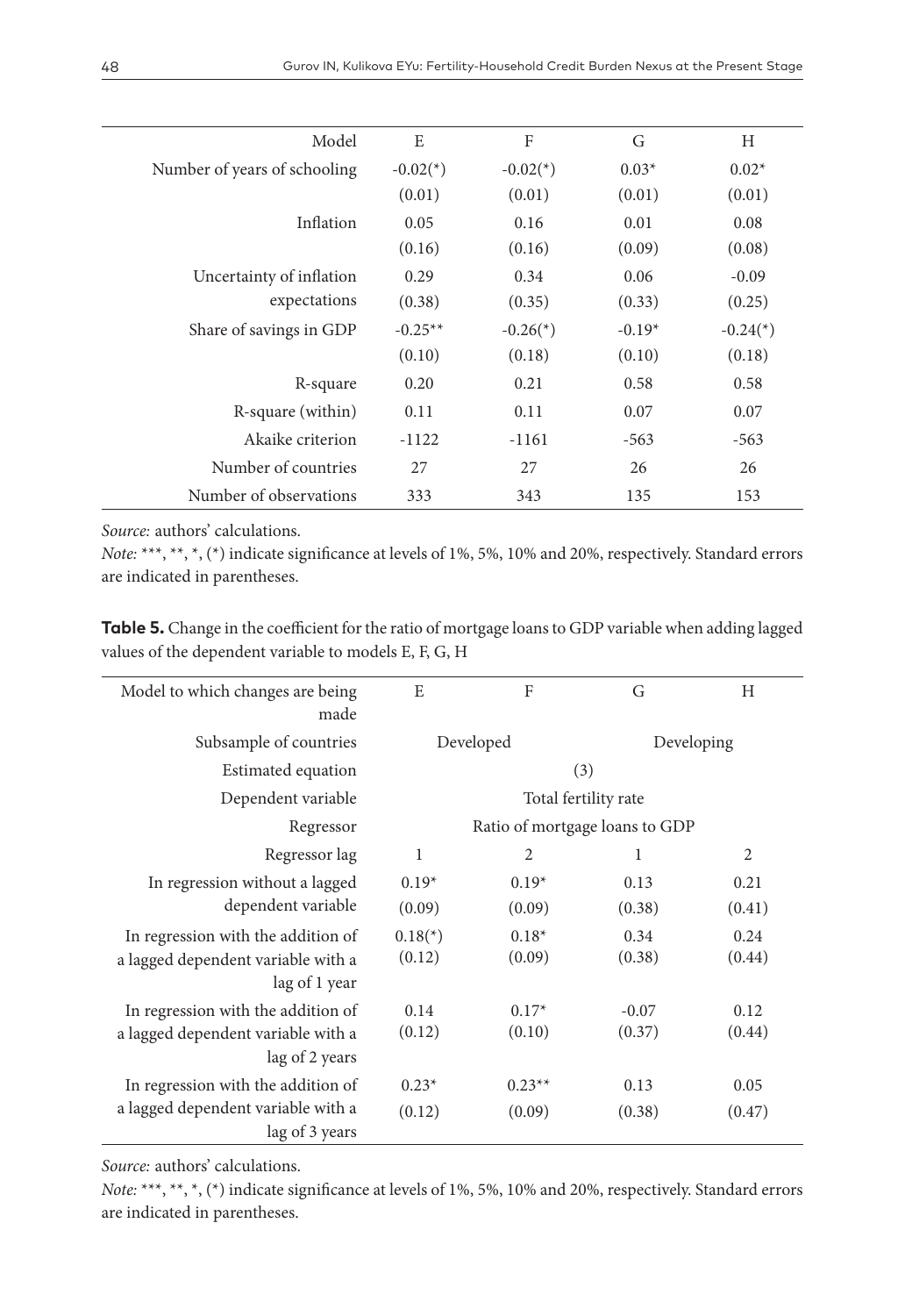| Model                                                                                                    | $\mathbf{I}$          | J                               | $\rm K$               | L                                |
|----------------------------------------------------------------------------------------------------------|-----------------------|---------------------------------|-----------------------|----------------------------------|
| Subsample of countries                                                                                   |                       | Developed                       |                       | Developing                       |
| Estimated equation                                                                                       |                       | (4)                             |                       |                                  |
| Dependent variable                                                                                       |                       | Total fertility rate            |                       |                                  |
| Const                                                                                                    | $0.01***$<br>(0,002)  | $0.01***$<br>(0,002)            | $-0.02***$<br>(0,004) | $-0.02***$<br>(0,004)            |
| Ratio of consumer loans to GDP<br>with a lag of 1 year                                                   | $0,53(*)$<br>(0,37)   |                                 | $0,20**$<br>(0,09)    |                                  |
| Ratio of consumer loans to GDP<br>with a lag of 2 years                                                  |                       | $0,34$ <sup>(*)</sup><br>(0,21) |                       | $-0,16***$<br>(0,04)             |
| Natural logarithm of GDP per<br>capita in US dollars in constant<br>2010 prices                          | $0,15(*)$<br>(0,10)   | 0.11<br>(0,10)                  | 0.13<br>(0,11)        | 0.07<br>(0,08)                   |
| Compound annual growth rate<br>of GDP per capita over 5 years in<br>national currency in constant prices | $0,75(*)$<br>(0, 45)  | $0,81*$<br>(0, 45)              | $-0,50(*)$<br>(0, 36) | $-0.33$<br>(0,29)                |
| Number of years of schooling                                                                             | $-0,02(*)$<br>(0,01)  | $-0,02(*)$<br>(0,01)            | $0,03*$<br>(0,02)     | $0,02*$<br>(0,02)                |
| Inflation                                                                                                | 0.07<br>(0,17)        | 0.14<br>(0,17)                  | 0.01<br>(0,09)        | 0.06<br>(0,08)                   |
| Uncertainty of inflation<br>expectations                                                                 | 0.34<br>(0, 35)       | 0.40<br>(0,37)                  | $-0.02$<br>(0,31)     | $-0.02$<br>(0,22)                |
| Share of savings in GDP                                                                                  | $-0,26(*)$<br>(0, 18) | $-0,27(*)$<br>(0, 18)           | $-0,19*$<br>(0,11)    | $-0,24$ <sup>*</sup> )<br>(0,18) |
| R-square                                                                                                 | 0.21                  | 0.20                            | 0.66                  | 0.58                             |
| R-square (within group)                                                                                  | 0.11                  | 0.10                            | 0.08                  | 0.08                             |
| Akaike criterion                                                                                         | $-1123$               | $-1159$                         | $-500$                | $-564$                           |
| Number of countries                                                                                      | 27                    | 27                              | 26                    | 26                               |
| Number of observations                                                                                   | 333                   | 343                             | 135                   | 153                              |

Table 6. Results of regression analysis: dependence of the total fertility rate on the households' consumer loans burden

*Source:* authors' calculations.

*Note:* \*\*\*, \*\*, \*, (\*) indicate significance at levels of 1%, 5%, 10% and 20%, respectively. Standard errors are indicated in parentheses.

When the lagged values of the dependent variable are added to the model, the estimates for the total fertility coefficient do not change (see Table 7).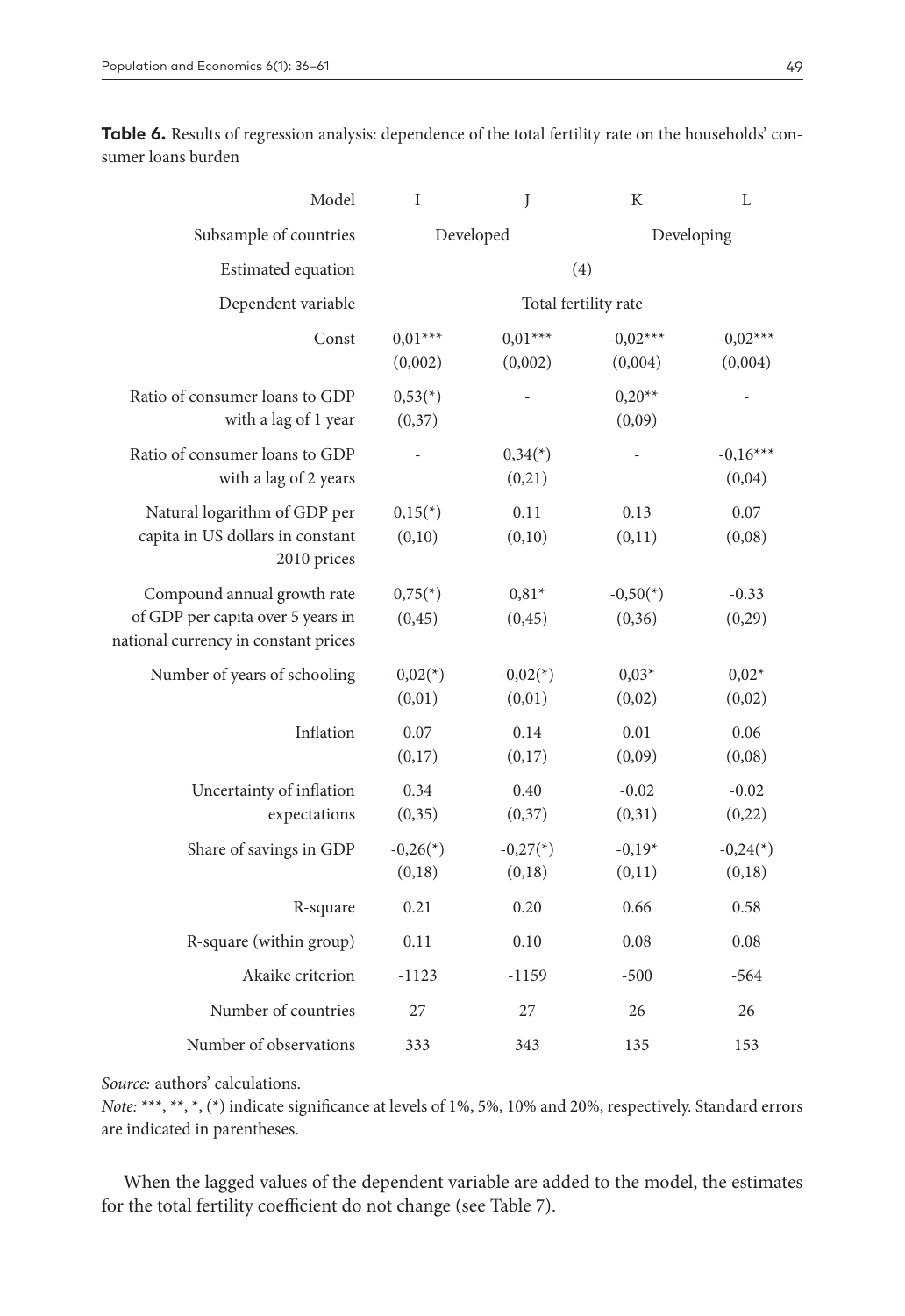| Model to which changes are being   | I                       |                                | K         | L              |
|------------------------------------|-------------------------|--------------------------------|-----------|----------------|
| made                               |                         |                                |           |                |
| Subsample of countries             |                         | Developed                      |           | Developing     |
| Estimated equation                 |                         | (3)                            |           |                |
| Dependent variable                 |                         | Total fertility rate           |           |                |
| Regressor                          |                         | Ratio of consumer loans to GDP |           |                |
| Regressor lag                      | $\mathbf{1}$            | $\overline{2}$                 | 1         | $\overline{2}$ |
| In regression without a lagged     | $0.53(*)$               | $0.34$ <sup>(*)</sup> )        | $0.20**$  | $-0.16***$     |
| dependent variable                 | (0.37)                  | (0.21)                         | (0.09)    | (0.04)         |
| In regression with the addition of | $0.49$ <sup>(*)</sup> ) | $0.30(*)$                      | $0.29***$ | $-0.12**$      |
| a lagged dependent variable with a | (0.36)                  | (0.21)                         | (0.10)    | (0.05)         |
| lag of 1 year                      |                         |                                |           |                |
| In regression with the addition of | 0.40                    | $0.27^{(*)}$                   | $0.19*$   | $-0.21***$     |
| a lagged dependent variable with a | (0.32)                  | (0.20)                         | (0.11)    | (0.05)         |
| lag of 2 years                     |                         |                                |           |                |
| In regression with the addition of | $0.55(*)$               | $0.42*$                        | $0.19**$  | $-0.22***$     |
| a lagged dependent variable with a | (0.40)                  | (0.22)                         | (0.09)    | (0.06)         |
| lag of 3 years                     |                         |                                |           |                |

**Table 7.** Change in the coefficient for the ratio of consumer loans to GDP variable when adding lagged values of the dependent variable to models I, J, K, L

*Source:* authors' calculations.

*Note:* \*\*\*, \*\*, \*, (\*) indicate significance at levels of 1%, 5%, 10% and 20%, respectively. Standard errors are indicated in parentheses.

To account for the potential endogeneity, the authors also evaluated vector autoregressions. According to the results obtained, the increase in fertility leads to an increase in the mortgage and consumer burden of households in both developed and developing countries. The increase in debt burden of households leads to an increase in fertility, and this effect lasts for 6 or more years in the case of mortgage debt and 4-5 years in the case of consumer loans (see Tables 8, 9, Figs 1-4).

| Model                                |                 | M            |                 | N                       |
|--------------------------------------|-----------------|--------------|-----------------|-------------------------|
| Subsample of countries               |                 |              | Developed       |                         |
| Estimated system of equations        |                 |              | (5)             |                         |
| Dependent variable                   | Total fertility | Ratio of     | Total fertility | Ratio of                |
|                                      | rate            | mortgage     | rate            | consumer                |
|                                      |                 | loans to GDP |                 | loans to GDP            |
| Const                                | 0.10            | $-0.02$      | 0.07            | $-0.03$                 |
|                                      | (0.13)          | (0.10)       | (0.19)          | (0.12)                  |
| Total fertility rate with a lag of 1 | $1.15***$       | 0.5          | $1.13***$       | $0.08$ <sup>(*)</sup> ) |
| year                                 | (0.14)          | (0.09)       | (0.12)          | (0.05)                  |
| Ratio of mortgage loans to GDP       | 0.05            | $1.26***$    |                 |                         |
| with a lag of 1 year                 | (0.25)          | (0.25)       |                 |                         |
|                                      |                 |              |                 |                         |

**Table 8.** Results of the evaluation of the system of equations (5)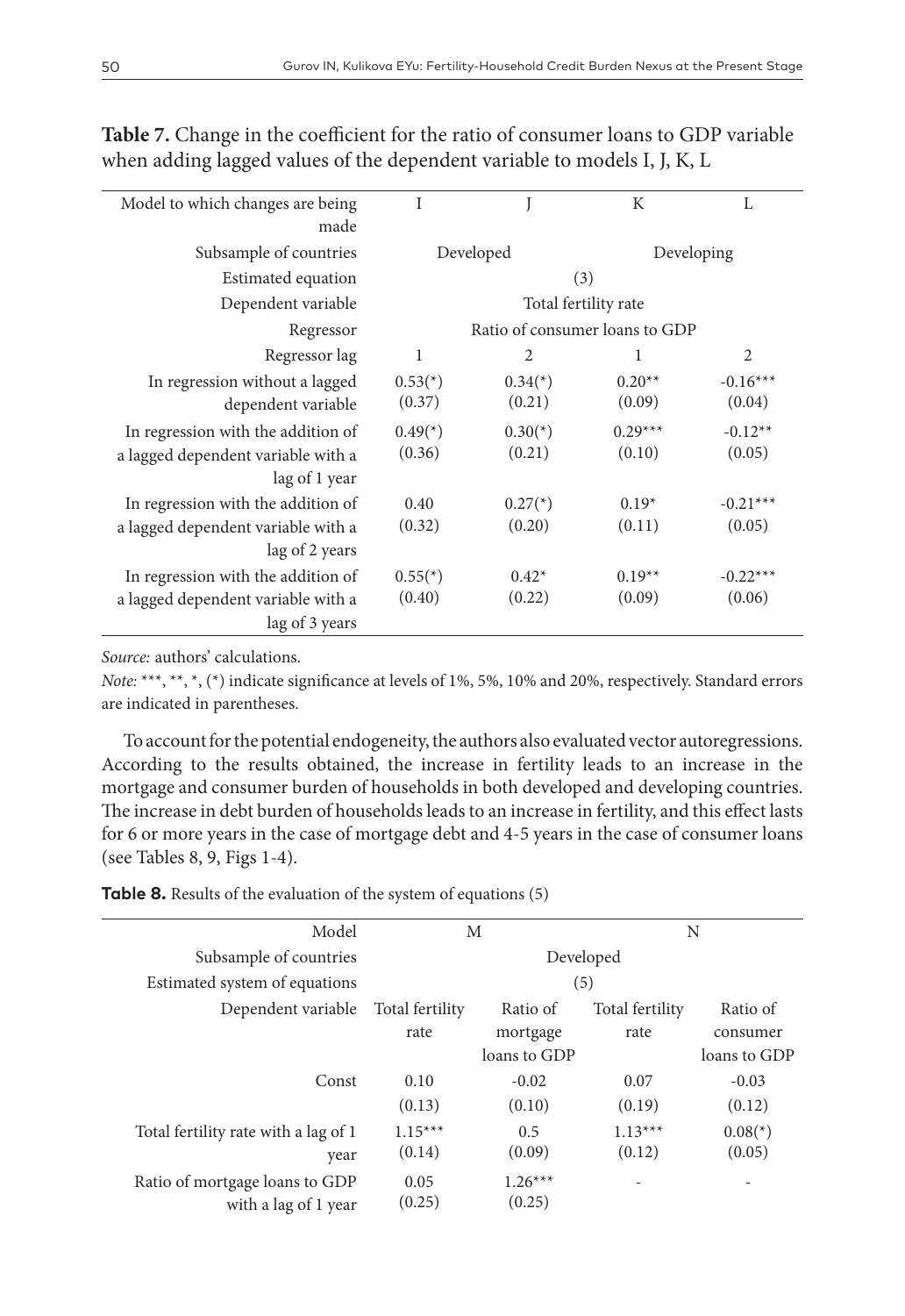| Model                                                   |                       | M                 |                   | N                   |
|---------------------------------------------------------|-----------------------|-------------------|-------------------|---------------------|
| Ratio of consumer loans to GDP<br>with a lag of 1 year  |                       |                   | 0.30<br>(0.69)    | $0.97***$<br>(0.34) |
| Total fertility rate with a lag of 2<br>years           | $-0.20(*)$<br>(0.143) | $-0.02$<br>(0.07) | $-0.17$<br>(0.18) | $-0.04$<br>(0.07)   |
| Ratio of mortgage loans to GDP<br>with a lag of 1 year  | $-0.07$<br>(0.24)     | $-0.31$<br>(0.17) |                   |                     |
| Ratio of consumer loans to GDP<br>with a lag of 2 years |                       |                   | $-0.39$<br>(0.43) | 0.15<br>(0.17)      |
| Akaike criterion                                        | $-3668$               |                   | -3668             |                     |
| Number of countries                                     | 37                    |                   |                   | 37                  |
| Number of observations                                  |                       | 390               |                   | 390                 |

*Source:* authors' calculations.

*Note:* \*\*\*, \*\*, \*, (\*) indicate significance at levels of 1%, 5%, 10% and 20%, respectively. Standard errors are indicated in parentheses.

| Table 9. Results of evaluation of the system of equations (6) |  |  |  |  |
|---------------------------------------------------------------|--|--|--|--|
|---------------------------------------------------------------|--|--|--|--|

| Model                                                   |                         | $\Omega$                             | $\overline{P}$          |                                        |
|---------------------------------------------------------|-------------------------|--------------------------------------|-------------------------|----------------------------------------|
| Subsample of countries                                  | Developing              |                                      |                         |                                        |
| Estimated system of equations                           |                         | (6)                                  |                         |                                        |
| Dependent variable                                      | Total fertility<br>rate | Ratio of<br>mortgage<br>loans to GDP | Total fertility<br>rate | Ratio of con-<br>sumer loans<br>to GDP |
| Const                                                   | $0.06(*)$<br>(0.04)     | $0.03(*)$<br>(0.02)                  | $0.12**$<br>(0.05)      | $0.08$ <sup>(*)</sup> )<br>(0.05)      |
| Total fertility rate with a lag of 1<br>year            | $1.35***$<br>(0.13)     | 0.02<br>(0.04)                       | $1.25***$<br>(0.15)     | $-0.01$<br>(0.06)                      |
| Ratio of mortgage loans to GDP<br>with a lag of 1 year  | 0.12<br>(0.18)          | $1.19***$<br>(0.12)                  |                         |                                        |
| Ratio of consumer loans to GDP<br>with a lag of 1 year  |                         |                                      | 0.10<br>(0.13)          | $1.16***$<br>(0.12)                    |
| Total fertility rate with a lag of 2<br>years           | $-0.38***$<br>(0.12)    | 0.03<br>(0.03)                       | $-0.30*$<br>(0.13)      | $-0.01$<br>(0.06)                      |
| Ratio of mortgage loans to GDP<br>with a lag of 1 year  | $-0.13$<br>(0.28)       | $-0.27*$<br>(0.12)                   |                         |                                        |
| Ratio of consumer loans to GDP<br>with a lag of 2 years |                         |                                      | 0.11<br>(0.12)          | $-0.50**$<br>(0.18)                    |
| Akaike criterion                                        |                         | $-3665$                              | $-3663$                 |                                        |
| Number of countries                                     |                         | 42                                   | 42                      |                                        |
| Number of observations                                  |                         | 381                                  | 381                     |                                        |

*Source:* authors' calculations.

*Note:* \*\*\*, \*\*, \*, (\*) indicate significance at levels of 1%, 5%, 10% and 20%, respectively. Standard errors are indicated in parentheses.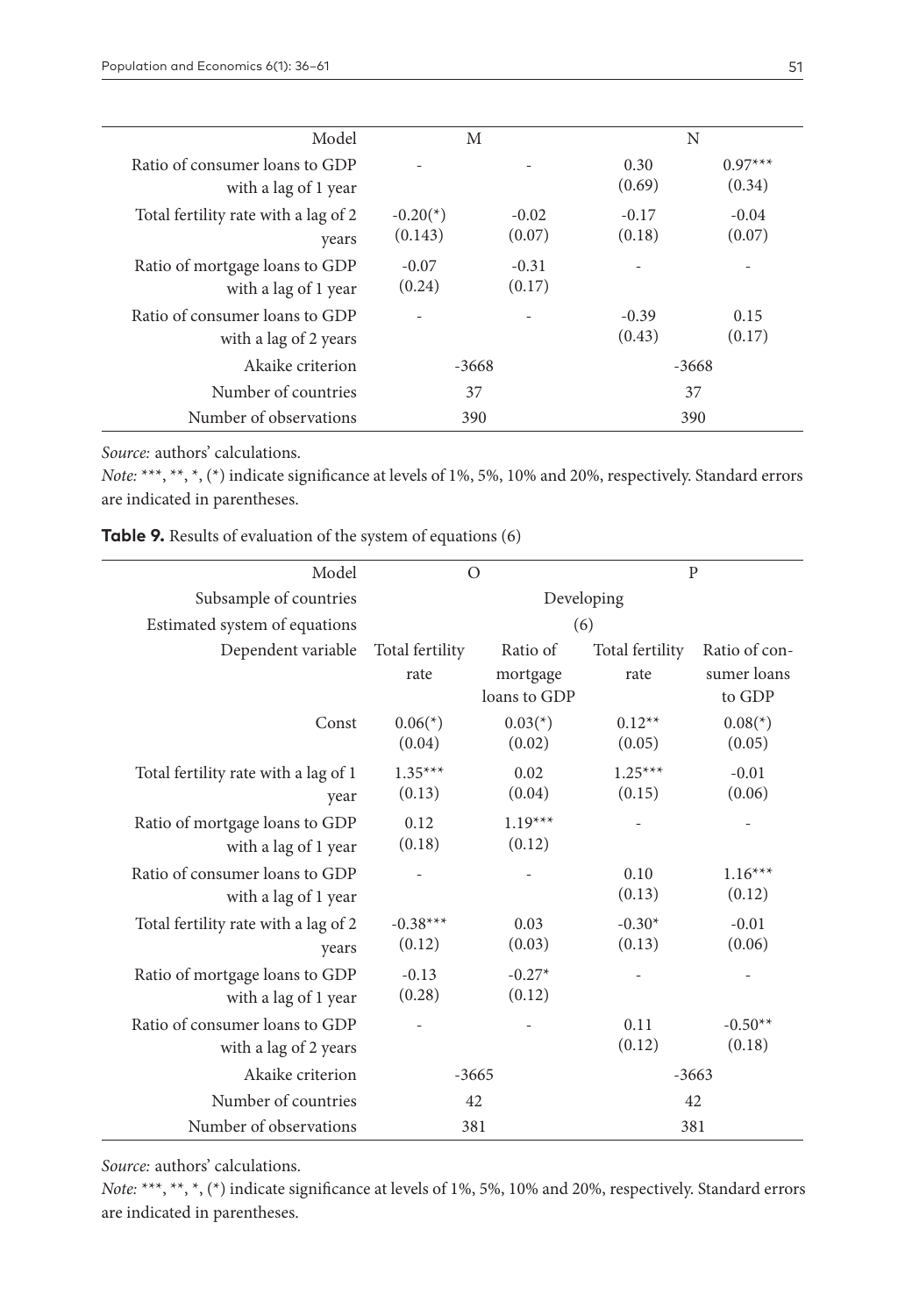According to the estimates obtained on the basis of vector autoregressions, both in developed and developing countries, in response to the increase in the total fertility rate, there is an increase in the ratio of mortgage loans to GDP (see Figs 1, 3) and an increase in the ratio of consumer loans to GDP (see Figs 2, 4) for over 6 years. Also, according to the estimates obtained, the growth of the mortgage debt burden affects the growth of fertility for 5 years or more, and the growth of the consumer debt burden affects the growth of fertility for 4-5 years, and then becomes negative. Nevertheless, as noted above, when evaluating vector autoregressions on panel data using the panelvar library, the authors revealed disproportionate changes in the coefficients and response functions when changing the dimension of the regressors, and therefore the obtained estimates of the systems of equations (5) and (6) are used only as a supplement to the obtained estimates of equations (1)-(4).



**Figure 1.** Generalized impulse response function for a sample of developed countries. Interdependent variables are the total fertility rate and the ratio of mortgage debt to GDP. Years are marked on the abscissa axis (the forecast for 6 years), the forecast of changes in the dependent indicator when the explanatory indicator changes by 1 standard deviation is positioned on the ordinate axis. *Source:* compiled by the authors in the R program.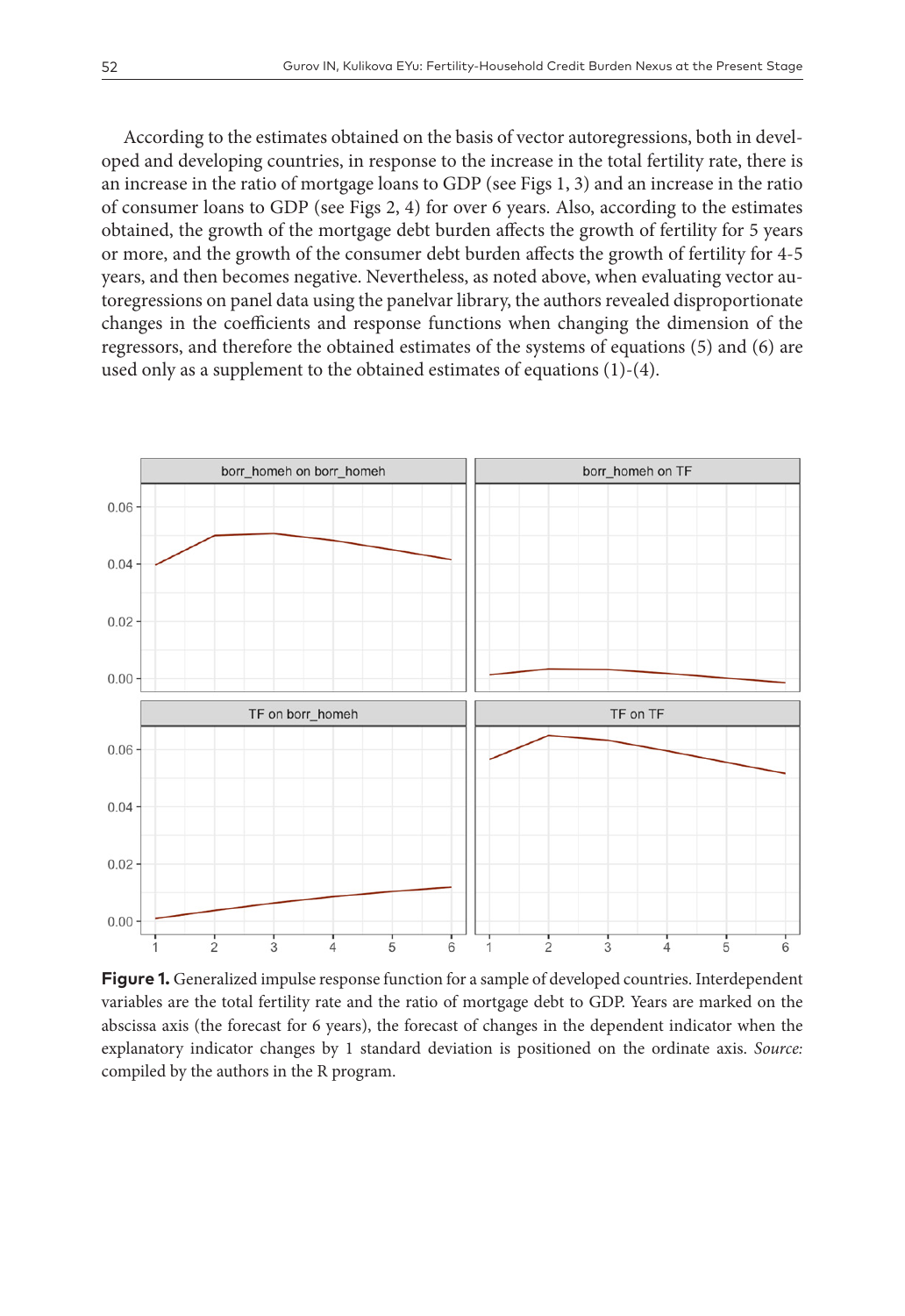

**Figure 2.** Generalized impulse response function for a sample of developed countries. Interdependent variables are the total fertility rate and the ratio of consumer loans to GDP. Years are marked on the abscissa axis (the forecast for 6 years), the forecast of changes in the dependent indicator when the explanatory indicator changes by 1 standard deviation is positioned on the ordinate axis. *Source:* compiled by the authors in the R program.



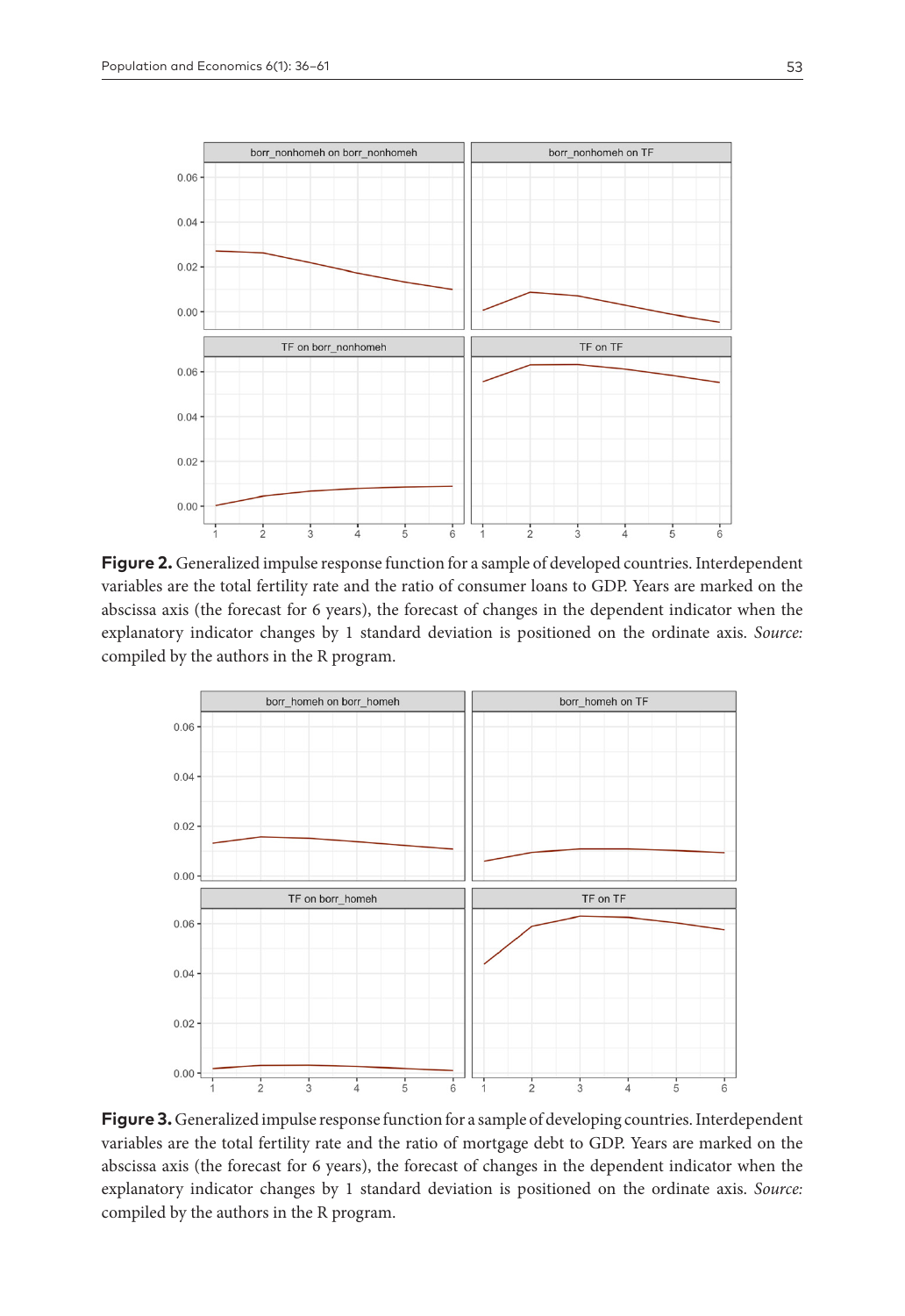

**Figure 4.** Generalized impulse response function for a sample of developing countries. Interdependent variables are the total fertility rate and the ratio of consumer loans to GDP. Years are marked on the abscissa axis (the forecast for 6 years), the forecast of changes in the dependent indicator when the explanatory indicator changes by 1 standard deviation is positioned on the ordinate axis. *Source:* compiled by the authors in the R program.

## **5. Discussion**

The analysis of household behaviour patterns carried out in this article indicate that a statistically significant relationship between fertility and household lending does not enable drawing an unambiguous conclusion about the presence of causal dependence without making additional assumptions.

The quantitative analysis reveals that an increase in total fertility rate caused a significant increase in the level of mortgage credit burden of households in both developed and developing countries in the period under consideration. All other things being equal, this may happen due to the realization of at least one of the following two patterns:

- households initially made an unconditional decision to plan pregnancy and a conditional decision to attract a mortgage loan to improve housing conditions after the childbirth (pattern 5);
- after making a decision on unconditional planning of pregnancy and childbirth, households decided to improve their living conditions and attracted a mortgage loan (pattern 7).

At the same time, for developing countries, no statistically significant relationship was found between the growth of mortgage lending and fertility in subsequent periods. However, due to the absence of such a connection, it is incorrect to conclude that increasing the availability of mortgages will not lead to an increase in fertility. The absence of such a quantitative relationship only indicates that after receiving a mortgage loan, the household decides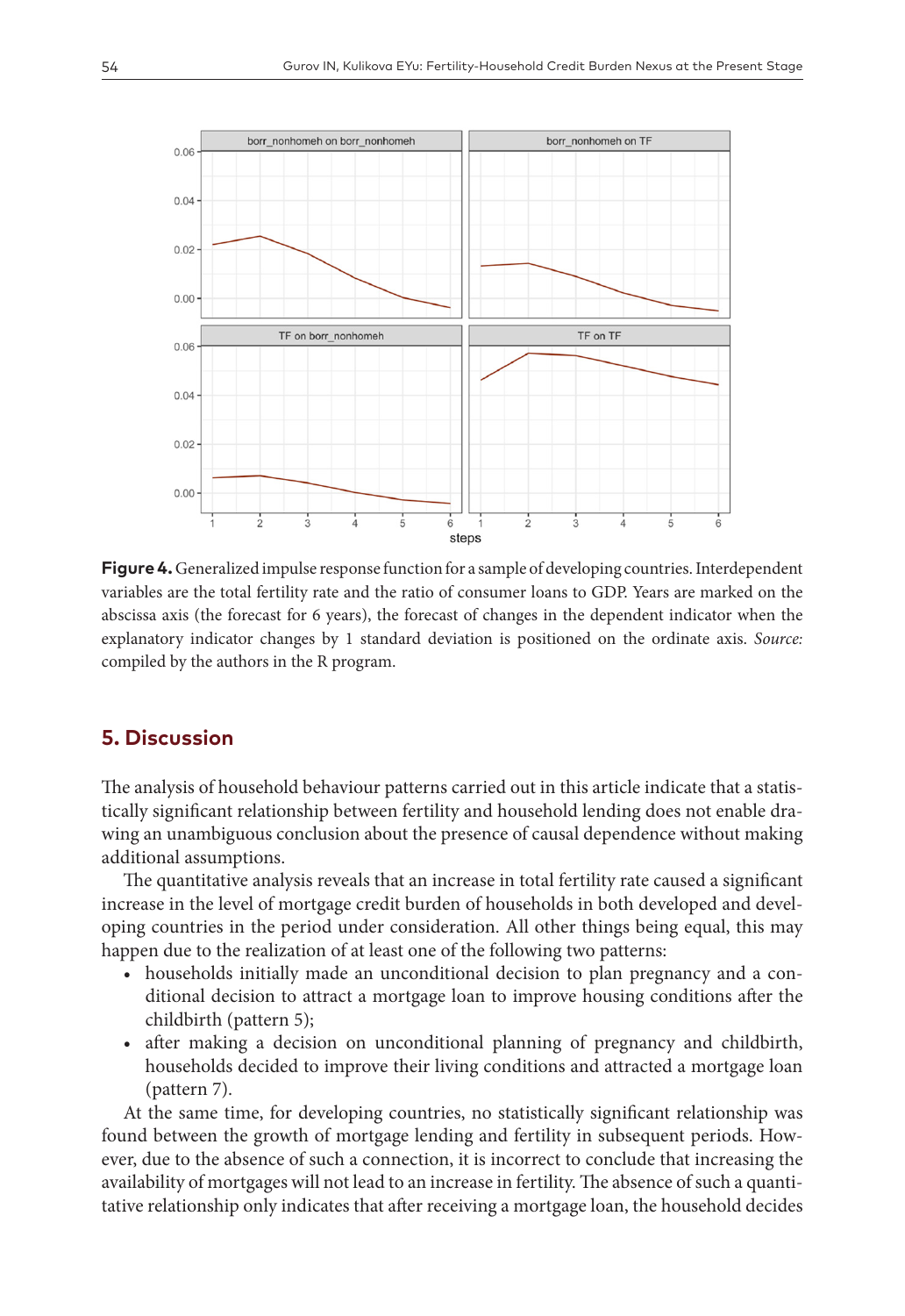not to plan a pregnancy, in particular, due to the effect of pattern 9 (an increase in the cost of paying interest and principal on the loan). At the same time, an increase in mortgage availability may contribute to an increase in fertility through the pattern 5, but quantitatively this dependence can be assessed as a direct impact of fertility on the growth of mortgage lending, which is significant in both developed and developing countries.

In developed countries, with an increase in fertility, mortgage lending increases 3 times more than consumer lending. In developing countries, with rising fertility, mortgage lending grows only 20% stronger than consumer lending. This can be explained by the fact that household incomes in developed countries have a higher purchasing power, and therefore households can purchase all the goods and services they need with a slight increase in the level of consumer debt burden. This is also confirmed by the fact that in developed countries the median market share of children's goods and services in GDP is 0.33%, and in developing countries – 0.58%1 . At the same time, it should be noted that the dependence of the increase in consumer loans on the growth of the total fertility rate is significant only at the 20% level (while other dependencies are significant at the 1% and 5% levels). Therefore, an alternative assumption that consumer lending in developing countries does not increase with a rise in fertility also seems reasonable. This may be due to the inability to purchase durable goods and increase current expenses at the birth of a child.

In developed countries, an increase in the consumer debt burden has a positive effect on fertility for a number of periods (when using lags from 1 to 4-5 years, as well as without a lag). In developing countries, the positive impact of the consumer debt burden on fertility is observed only for a lag of 1 year (when estimated on the basis of vector autoregressions up to 5 years for developed countries and up to 4 years for developing countries), which indicates the effect of at least one of the two patterns:

- the household planned pregnancy, but before the birth of the child borrowed to purchase durable (pattern 2);
- the household attracted consumer credit to purchase durable goods, and then, due to the improved availability of such goods, decided to plan a pregnancy (pattern 4).

The negative impact of consumer credit growth on fertility in developing countries with some lag may be due to the fact that households received consumer loans not for the purchase of durable goods (violation of pattern 4), but due to the pattern 9 (the need to finance previously taken loans).

In this regard, it should be noted that in Russia, the growth of the consumer debt burden of households may also be a factor reducing fertility. In our previous study, it was shown that the rapid development of consumer lending leads to a slowdown in economic growth in countries with a per capita income of more than 4,700–7,000 US dollars in 2010 prices (Gurov and Kulikova 2021). The results of this study revealed another effect of the households' consumer debt burden growth – the impact on the decline in population growth rate. This effect is negative in the context of existing demographic problems in Russia. In this regard, it is advisable to take measures to limit the advertising of consumer loans, as well as to tighten the requirements for the formation of reserves for issued consumer loans.

The study of the direct positive effect of fertility on the credit burden of households also enables considering the aspect associated with the accumulation of human capital. If the country's task is to develop a demographic policy aimed at increasing fertility, then its successful implementation will lead to the need to solve another task – the formation of sources for fi-

<sup>1</sup> Calculated by the authors based on the [Euromonitor.com](http://Euromonitor.com) and World Bank data.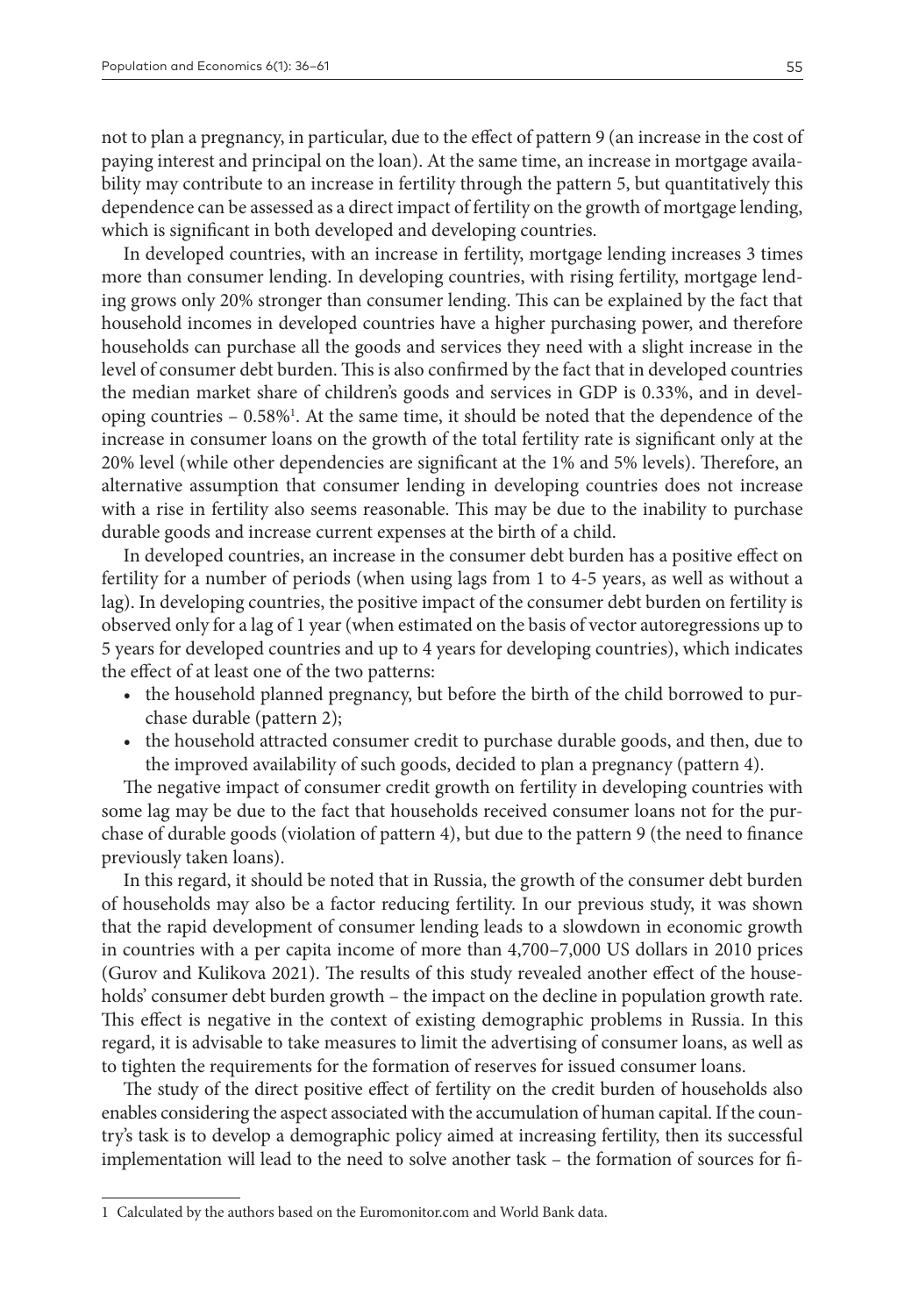nancing the education and development of children. If fertility increases in the country this year, then in no more than 3-7 years, financial resources (as well as the appropriate infrastructure) should be formed to ensure the education and development of children. Since, after an increase in fertility, households need to pay interest and principal on loans in a higher volume, it is advisable to expand opportunities for de facto free education and development of children.

#### **6. Conclusions**

The study shows, that in both developed and developing countries, the increase in fertility leads to a significant increase in the mortgage and consumer debt burden of households in subsequent periods. The first hypothesis of the study is confirmed.

The second hypothesis is fully confirmed only for developed countries, in which mortgage and consumer lending positively affect the growth of fertility in subsequent periods.

For developing countries, the second hypothesis is confirmed only for the short term and only in the case of consumer lending. In the long term, consumer lending in developing countries begins to negatively affect fertility.

The second hypothesis is not confirmed for developing countries with regard to mortgage lending. In developing countries, the growth of mortgage loans is statistically insignificantly positively associated with fertility in subsequent years. However, it cannot be concluded that increasing the availability of mortgages will not lead to an increase in fertility in developing countries, since in accordance with the pattern 5, a household can make an unconditional decision to plan pregnancy and a conditional decision to take out a mortgage loan to improve housing conditions. As a result, there will be a quantitative impact of fertility on the subsequent dynamics of mortgage lending, but de facto households will make conditional decisions about improving housing conditions and attracting mortgage loans while simultaneously making unconditional decisions about pregnancy planning.

Taking into account the effect of the patterns 5, 6 and the revealed positive relationship between fertility and mortgage lending, in relation to Russia it can be concluded that in order to increase fertility, it is advisable to stimulate the development of the mortgage lending market and ensure housing affordability, as well as limit consumer lending. In particular, to limit the advertising of credit products, which allows modifying the indifference curve of intertemporal household preferences. It is in the case of such an external (advertising) impact on the process of intertemporal choice that households make unprofitable and suboptimal decisions, which reduces their utility. In accordance with pattern 9 and the results obtained in this study, such a suboptimal growth in consumer lending may lead to a decrease in fertility in future periods.

The results obtained indicate that the increase in fertility is accompanied by an increase in the credit burden of households, which negatively affects their ability to finance the education of children. Therefore, in order to accumulate human capital during the implementation of demographic policy aimed at increasing fertility, it is especially important to expand state programmes in the field of financing free education and child development.

#### **Acknowledgements**

The article is dedicated to the memory of Marina E. Doroshenko.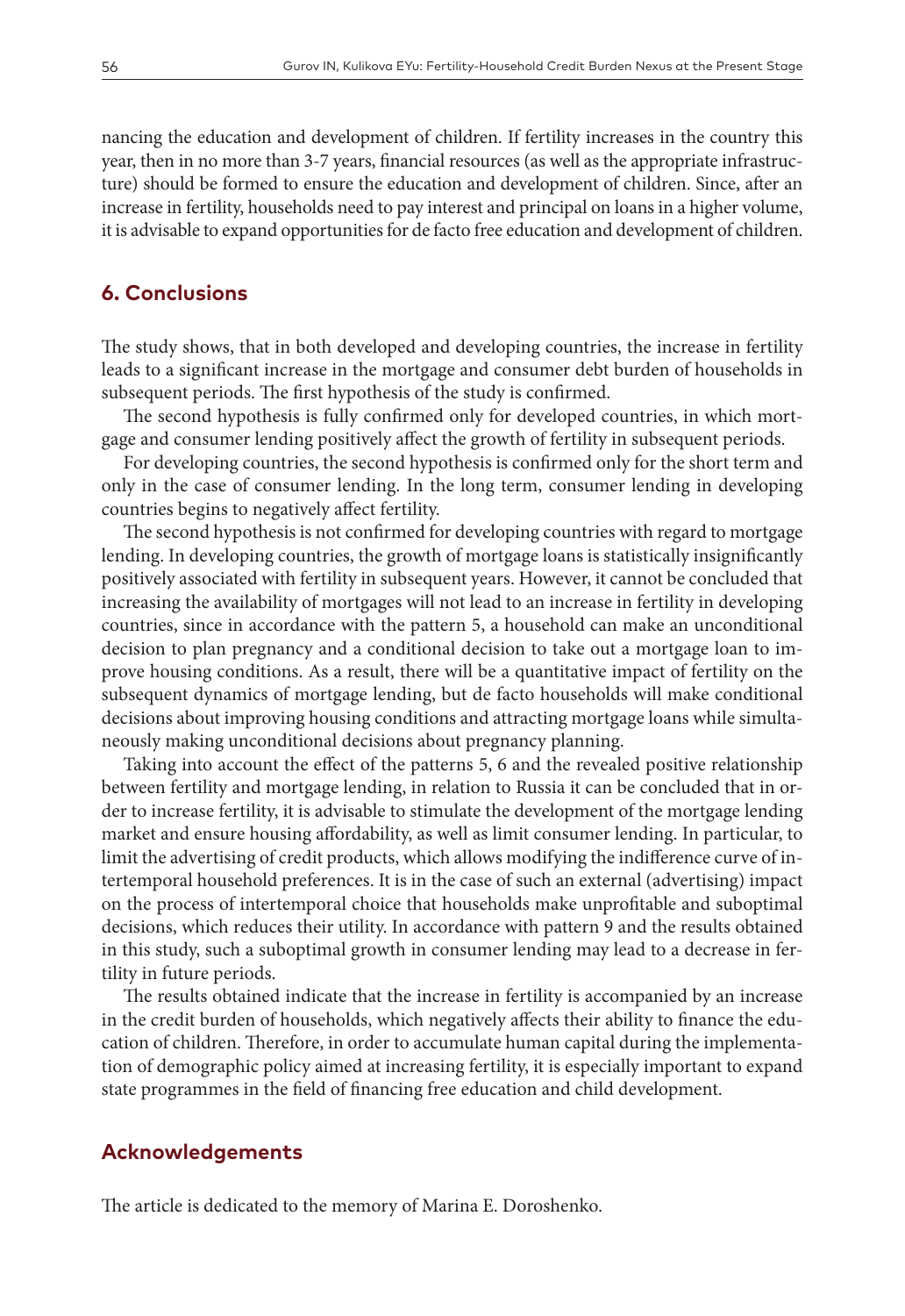## **Reference list**

- Antonova D, Vymyatnina Y (2018) Inflation and Population Age Structure: The Case of Emerging Economies. Russian Journal of Money and Finance 77(4): 3-25. [https://doi.org/10.31477/](https://doi.org/10.31477/rjmf.201804.03) [rjmf.201804.03](https://doi.org/10.31477/rjmf.201804.03)
- Arcand JL, Berkes E, Panizza U (2015) Too much finance? Journal of Economic Growth 20(2): 105-48. <https://doi.org/10.1007/s10887-015-9115-2>
- Beck T, Büyükkarabacak B, Rioja FK, Valev NT (2012) Who Gets the Credit? And Does it Matter? Household vs. Firm Lending Across Countries. The B. E. Journal of Macroeconomics 12(1): 1-46. <https://doi.org/10.1515/1935-1690.2262>
- Błaszkiewicz M, Konieczny J, Myślińska AS, Radziwil A, Woźniak P (2003) Some benefits of reducing inflation in transition economies. BOFIT Discussion Paper No. 16/2002, CASE Network Studies and Analyses No. 251.<https://dx.doi.org/10.2139/ssrn.1015715>
- Blavatskyy PR (2017) Probabilistic intertemporal choice. Journal of Mathematical Economics 73:142- 8.<https://doi.org/10.1016/j.jmateco.2017.10.002>
- Daysal NM, Lovenheim M, Siersbæk N, Wasser DN (2021) Home prices, fertility, and early-life health outcomes. Journal of Public Economics 198: 10436. <https://doi.org/10.1016/j.jpubeco.2021.104366>
- Deng X, Yu M (2021) Does the marginal child increase household debt? Evidence from the new fertility policy in China. International Review of Financial Analysis 77: 101870. [https://doi.](https://doi.org/10.1016/j.irfa.2021.101870) [org/10.1016/j.irfa.2021.101870](https://doi.org/10.1016/j.irfa.2021.101870)
- Ericson KM, Laibson D (2018) Intertemporal Choice. National Bureau of Economic Research, Working Paper 25358, Working Paper Series.<https://doi.org/10.3386/w25358>
- Fisher I (1930) The Theory of Interest. New York: MacMillan.
- Gurov I (2020) Kontseptsiya sistematicheski smeshchennykh vverkh staticheskikh inflyatsionnykh ozhidaniĭ [The concept of systematically upward-shifted static inflation expectations]. In: IV Russian Economic Congress «REC-2020». Volume IV. Thematic conference «Macroeconomics and economic growth» (compedium of materials) / Compiled by E.T. Gurvich, S.E. Pekarsky. New Economic Association, Moscow, 59-63. URL: [http://www.econorus.org/pdf/Volume04\\_REC-2020.](http://www.econorus.org/pdf/Volume04_REC-2020.PDF) [PDF](http://www.econorus.org/pdf/Volume04_REC-2020.PDF) (in Russian)
- Gurov I, Kulikova E (2021) Zavisimost' mezhdu urovnem razvitiya strany i vliyaniyem struktury bankovskogo kreditovaniya na ekonomicheskiy rost [The impact of a country's level of development on the nexus between bank lending structure and economic growth]. Voprosy ekonomiki [Issues of economics] 10: 51-70. <https://doi.org/10.32609/0042-8736-2021-10-51-70> (in Russian)
- Leon F (2018) The Credit Structure Database. CREA Discussion Paper Series 18-07, Center for Research in Economic Analysis, University of Luxembourg. URL: <https://orbilu.uni.lu/handle/10993/35044#>
- Leon F (2019) Household Credit and Growth: International Evidence. CREA Discussion Paper Series 19-02, Center for Research in Economic Analysis, University of Luxembourg. URL: [https://orbilu.](https://orbilu.uni.lu/handle/10993/38863) [uni.lu/handle/10993/38863](https://orbilu.uni.lu/handle/10993/38863)
- Lindh T (2004) Medium-Term Forecasts of Potential GDP and Inflation Using Age Structure Information. Journal of Forecasting 23(1): 19-49. <https://doi.org/10.1002/for.906>
- Lindh T, Malmberg B (2000) Can age structure forecast inflation trends? Journal of Economics and Business 52(1-2): 31-49. [https://doi.org/10.1016/S0148-6195\(99\)00026-0](https://doi.org/10.1016/S0148-6195(99)00026-0)
- Lovenheim MF, Mumford KJ (2013) Do Family Wealth Shocks Affect Fertility Choices? Evidence from the Housing Market. The Review of Economics and Statistics 95(2): 464-75. [https://doi.](https://doi.org/10.1162/REST_a_00266) [org/10.1162/REST\\_a\\_00266](https://doi.org/10.1162/REST_a_00266)
- Mason A (1988) Saving, Economic Growth, and Demographic Change. Population and Development Review 14(1), 113–44. <https://doi.org/10.2307/1972502>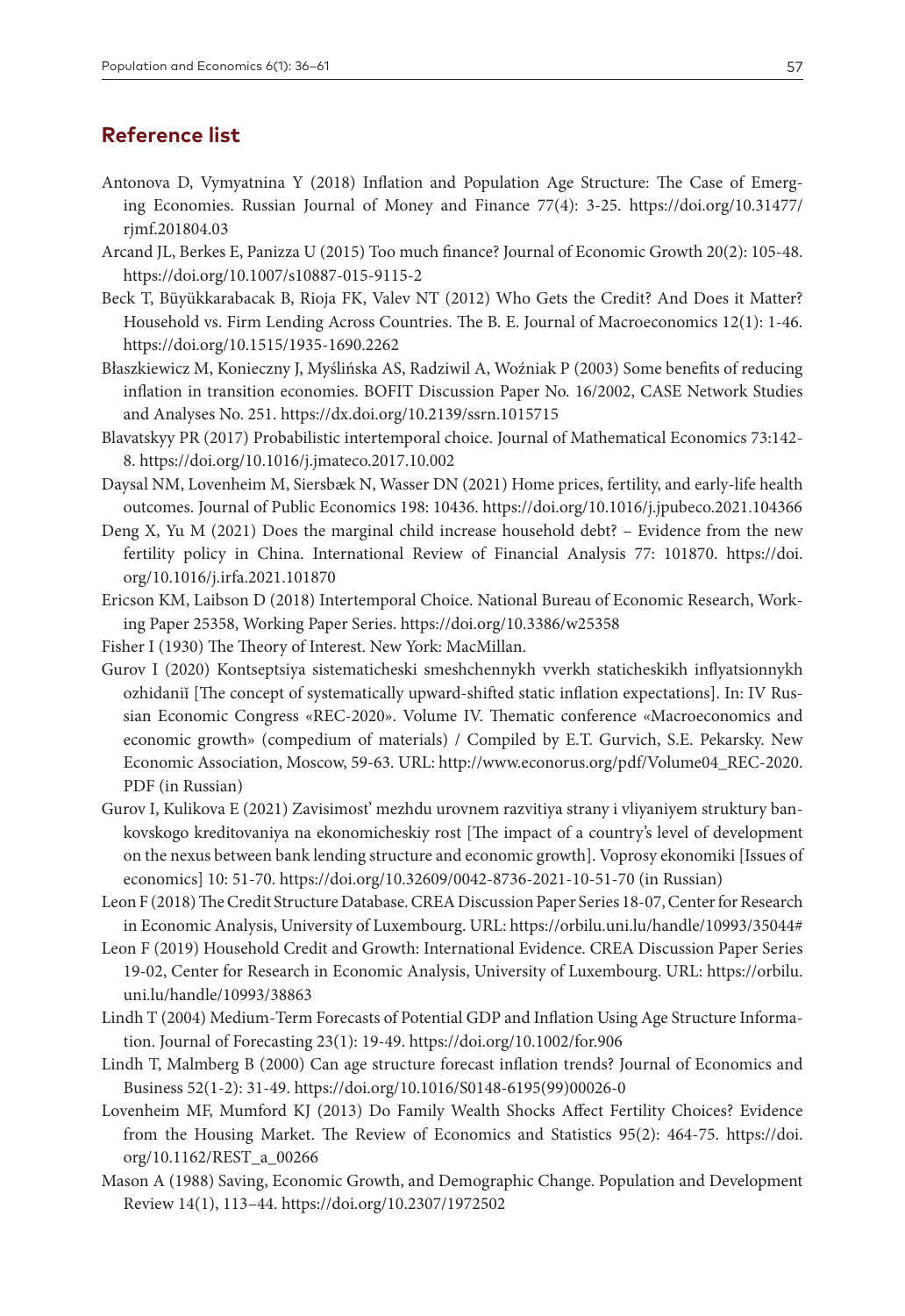- Modigliani F (1986) Life cycle, individual thrift, and the wealth of nations. American Economic Review 76(3): 297-313. URL:<https://www.jstor.org/stable/1813352>
- Sahay R, Čihák M, N'Diaye P, Barajas A, Bi R, Ayala D, Gao Y, Kyobe A, Nguyen L, Saborowski Ch, Svirydzenka K, Yousefi SR (2015) Rethinking Financial Deepening: Stability and Growth in Emerging Markets / IMF Staff Discussion Note SDN 15/08. URL: [https://www.imf.org/external/pubs/ft/](https://www.imf.org/external/pubs/ft/sdn/2015/sdn1508.pdf) [sdn/2015/sdn1508.pdf](https://www.imf.org/external/pubs/ft/sdn/2015/sdn1508.pdf)
- Sigmund M, Ferstl R (2019) Panel Vector Autoregression in R with the Package Panelvar. Quarterly Review of Economics and Finance. Available at SSRN: <https://www.ssrn.com/abstract=2896087> or <http://dx.doi.org/10.2139/ssrn.2896087>
- Sobotka T, Skirbekk V, Philipov D (2011) Economic Recession and Fertility in the Developed World. Population and Development Review 37(2), 267–306. URL: <https://www.jstor.org/stable/23043283>
- Tishin A. (2020) Vliyaniye demografii na razvitiye finansovogo sektora Rossiyskoy Federatsii [The impact of demography on the development of the financial sector of the Russian Federation]. Analytical note. Moscow: Central Bank of the Russian Federation. URL: [http://www.cbr.ru/content/](http://www.cbr.ru/content/document/file/108131/analytic_note_20200525_dip.pdf) [document/file/108131/analytic\\_note\\_20200525\\_dip.pdf](http://www.cbr.ru/content/document/file/108131/analytic_note_20200525_dip.pdf) (in Russian)
- Yoon J-W, Kim J, Lee J (2014) Impact of Demographic Changes on Inflation and the Macroeconomy / IMF Working paper WP/14/210. URL: [https://www.imf.org/external/pubs/ft/wp/2014/wp14210.](https://www.imf.org/external/pubs/ft/wp/2014/wp14210.pdf) [pdf](https://www.imf.org/external/pubs/ft/wp/2014/wp14210.pdf)

#### **Other sources of information**

Registr VRT RARCh [The ART register of the RARCH]. Report for 2019 All-Russian public organization «Russian Association of Human Reproduction». Saint Petersburg. 2021. URL: [https://www.](https://www.rahr.ru/d_registr_otchet/RegistrART2019.pdf) [rahr.ru/d\\_registr\\_otchet/RegistrART2019.pdf](https://www.rahr.ru/d_registr_otchet/RegistrART2019.pdf) (in Russian)

#### **Appendix**

**Table A1.** Descriptive statistics of variables (data for 37 developed countries for the period from 1990 to 2019)

|                                                                    | Average   | St. dev | Median   | Minimum   | <b>Maximum</b> |
|--------------------------------------------------------------------|-----------|---------|----------|-----------|----------------|
| Total fertility rate                                               | 1.62      | 0.35    | 1.57     | 0.90      | 3.11           |
| Births per 1000 people                                             | 11.57     | 2.66    | 11.1     | 5.90      | 22.20          |
| Compound annual growth<br>rate (CAGR) of the number of<br>children | $-0.37\%$ | 1.46%   | $-0.17%$ | $-4.91%$  | 3.58%          |
| Average annual population<br>growth rate over 5 years              | 0.60%     | 0.79%   | 0.51%    | $-1.56\%$ | 3.66%          |
| Demographic dependency ratio                                       | 49.06%    | 6.10%   | 49.49%   | 26.99%    | 68.28%         |
| Ratio of mortgage loans to<br>GDP                                  | 32.92%    | 21.81%  | 29.66%   | 0.25%     | 105.15%        |
| Ratio of consumer loans to<br>GDP                                  | 10.88%    | 8.98%   | 8.72%    | 1.66%     | 63.08%         |
| Inflation                                                          | 3.15%     | 5.83%   | 2.06%    | $-5.12\%$ | 124.43%        |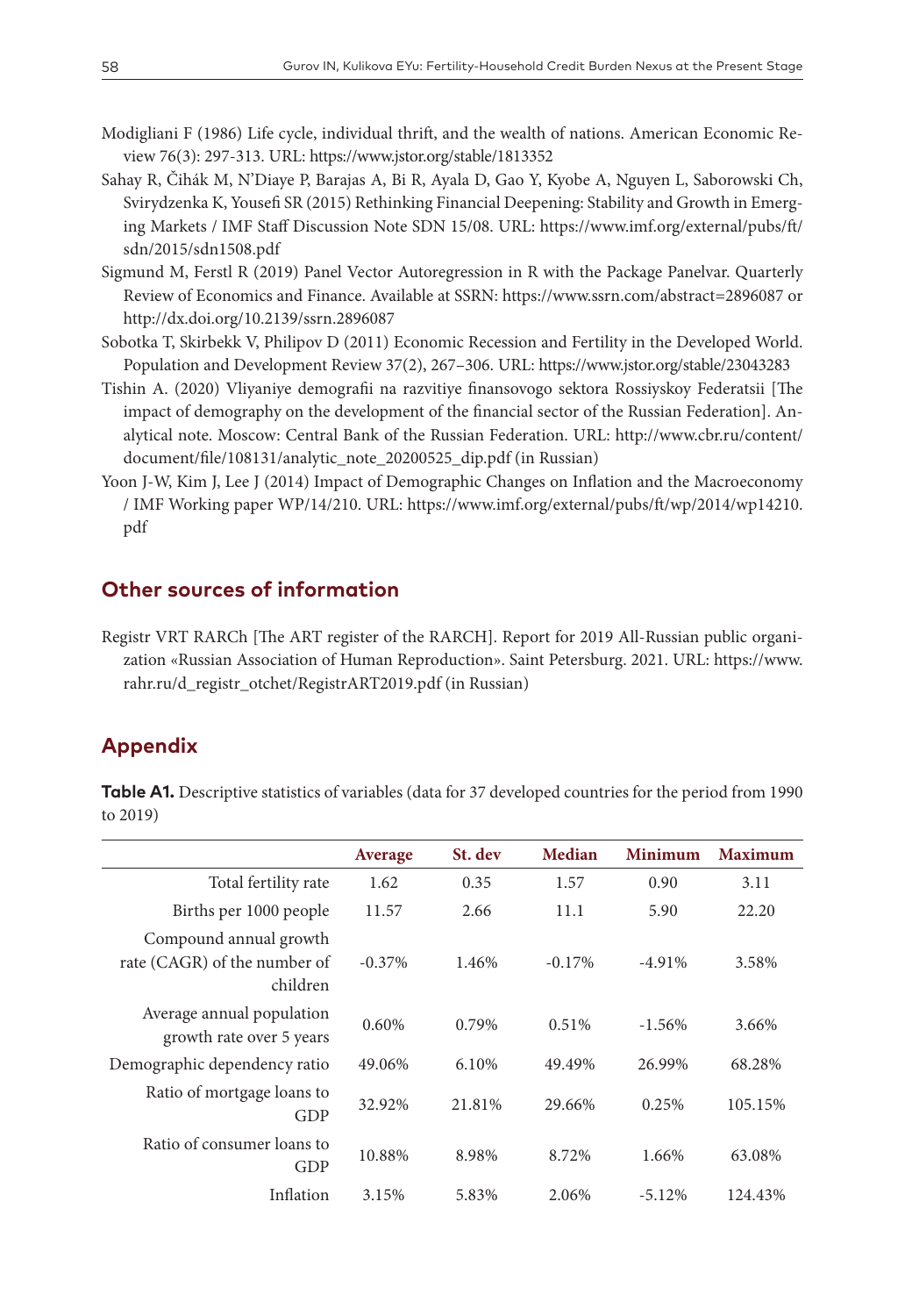|                                                                                                             | Average | St. dev | Median | <b>Minimum</b> | <b>Maximum</b> |
|-------------------------------------------------------------------------------------------------------------|---------|---------|--------|----------------|----------------|
| Uncertainty of inflation<br>expectations                                                                    | 0.92%   | 1.38%   | 0.63%  | 0.13%          | 28.07%         |
| Number of years of schooling                                                                                | 15.64   | 1.97    | 15.7   | 9.20           | 23.3           |
| Compound annual growth<br>rate of GDP per capita over 5<br>years in national currency in<br>constant prices | 2.16%   | 2.06%   | 1.92%  | $-5.72\%$      | 10.95%         |
| Share of savings in GDP                                                                                     | 23.85%  | 7.31%   | 22.79% | 2.45%          | 52.30%         |

*Source:* calculated by the authors based on World Bank, International Monetary Fund and Rosstat data.

Table A2. Descriptive statistics of the first differences of variables (data for 37 developed countries for the period from 1990 to 2019)

|                                                                                                             | Average    | St. dev   | <b>Median</b> | <b>Minimum</b> | <b>Maximum</b>       |
|-------------------------------------------------------------------------------------------------------------|------------|-----------|---------------|----------------|----------------------|
| Total fertility rate                                                                                        | $-0.01$    | 0.05      | $-0.01$       | $-0.25$        | 0.22                 |
| Births per 1000 people                                                                                      | $-0.14$    | 0.41      | $-0.10$       | $-4.80$        | 1.20                 |
| Compound annual growth<br>rate (CAGR) of the number of<br>children                                          | $0.03$ pp  | $0.28$ pp | $0.02$ pp     | $-1.13$ pp     | 1.24 pp              |
| Average annual population<br>growth rate for 5 years                                                        | $-0.01$ pp | $0.15$ pp | $-0.01$ pp    | $-0.99$ pp     | 1.40 pp              |
| Demographic dependency ratio                                                                                | $0.12$ pp  | 0.61 pp   | 0.14 pp       | $-1.94$ pp     | $2.10$ pp            |
| Ratio of mortgage loans to<br><b>GDP</b>                                                                    | 1.42 pp    | 3.21 pp   | $1.09$ pp     | $-19.34$ pp    | 35.39 pp             |
| Ratio of consumer loans to<br><b>GDP</b>                                                                    | $0.07$ pp  | $2.10$ pp | $0.05$ pp     | $-34.28$ pp    | 16.22 pp             |
| Inflation                                                                                                   | $-0.42$ pp | 3.28 pp   | $-0.14$ pp    | $-78.80$ pp    | 140.01 <sub>pp</sub> |
| Uncertainty of inflation<br>expectations                                                                    | $-0.07$ pp | $1.01$ pp | $-0.02$ pp    | $-19.73$ pp    | 3.43 pp              |
| Number of years of schooling                                                                                | 0.13       | 0.34      | 0.10          | $-2.50$        | 3.10                 |
| Compound annual growth<br>rate of GDP per capita over 5<br>years in national currency in<br>constant prices | $0.01$ pp  | $0.89$ pp | $0.10$ pp     | $-4.84$ pp     | 4.21 pp              |
| Share of savings in GDP                                                                                     | $0.02$ pp  | $2.07$ pp | $0.01$ pp     | $-19.91$ pp    | 10.03 pp             |

*Source:* calculated by the authors based on World Bank, International Monetary Fund and Rosstat data.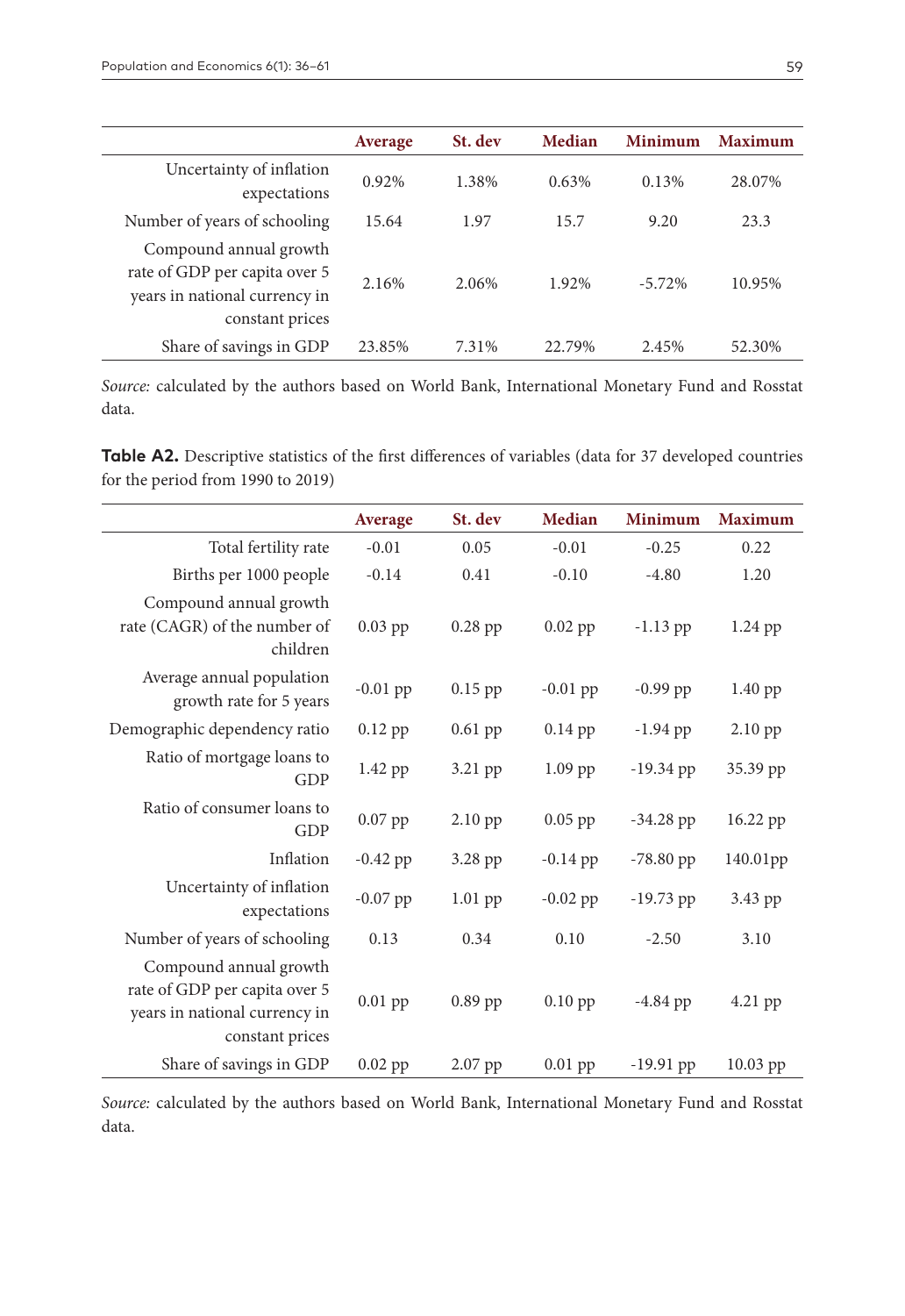|                                                                                                          | Average | St. dev | Median | <b>Minimum</b> | <b>Maximum</b> |
|----------------------------------------------------------------------------------------------------------|---------|---------|--------|----------------|----------------|
| Total fertility rate                                                                                     | 3.60    | 1.62    | 3.15   | 1.08           | 8.61           |
| Births per 1000 people                                                                                   | 27.26   | 10.81   | 25.76  | 7.70           | 55.49          |
| Compound annual growth rate<br>(CAGR) of the number of children                                          | 0.86%   | 1.90%   | 0.91%  | $-7.57\%$      | 8.20%          |
| Average annual population growth<br>rate over 5 years                                                    | 1.75%   | 1.51%   | 1.67%  | $-4.35%$       | 17.05%         |
| Demographic dependency ratio                                                                             | 68.99%  | 19.73%  | 67.10% | 15.74%         | 117.88%        |
| Ratio of mortgage loans to GDP                                                                           | 8.98%   | 7.91%   | 6.53%  | $0.00\%$       | 35.28%         |
| Ratio of consumer loans to GDP                                                                           | 9.73%   | 7.22%   | 8.20%  | 0.25%          | 45.35%         |
| Inflation                                                                                                | 6.42%   | 10.81%  | 4.31%  | $-10.35%$      | 186.82%        |
| Uncertainty of inflation<br>expectations                                                                 | 2.46%   | 6.07%   | 1.34%  | 0.21%          | 116.40%        |
| Number of years of schooling                                                                             | 10.82   | 2.90    | 11.40  | 2.10           | 17.70          |
| Compound annual growth rate<br>of GDP per capita over 5 years in<br>national currency in constant prices | 2.11%   | 3.09%   | 2.13%  | $-15.58%$      | 13.82%         |
| Share of savings in GDP                                                                                  | 22.60%  | 8.93%   | 21.15% | 3.88%          | 57.48%         |

**Table A3.** Descriptive statistics of variables (data for 42 developing countries for the period from 1990 to 2019)

*Source:* calculated by the authors based on World Bank, International Monetary Fund and Rosstat data.

**Table A4.** Descriptive statistics of the first differences of variables (data for 42 developing countries for the period from 1990 to 2019)

|                                                                 | Average    | St. dev   | Median     | Minimum     | <b>Maximum</b> |
|-----------------------------------------------------------------|------------|-----------|------------|-------------|----------------|
| Total fertility rate                                            | $-0.06$    | 0.06      | $-0.05$    | $-0.62$     | 0.31           |
| Births per 1000 people                                          | $-0.37$    | 0.43      | $-0.36$    | $-5.30$     | 2.40           |
| Compound annual growth rate<br>(CAGR) of the number of children | $-0.03$ pp | $0.38$ pp | $-0.04$ pp | $-2.95$ pp  | 3.99 pp        |
| Average annual population growth<br>rate over 5 years           | $-0.02$ pp | $0.28$ pp | $-0.02$ pp | $-2.86$ pp  | $3.01$ pp      |
| Demographic dependency ratio                                    | $-0.67$ pp | $0.95$ pp | $-0.63$ pp | $-6.58$ pp  | 3.70 pp        |
| Ratio of mortgage loans to GDP                                  | $0.38$ pp  | $1.06$ pp | $0.23$ pp  | $-5.63$ pp  | $6.66$ pp      |
| Ratio of consumer loans to GDP                                  | $2.45$ pp  | $1.59$ pp | 1.85 pp    | $-11.52$ pp | 13.61 pp       |
| Inflation                                                       | $-0.23$ pp | 9.04 pp   | $-0.22$ pp | $-185.2$ pp | 101.61pp       |
| Uncertainty of inflation<br>expectations                        | $-0.07$ pp | 4.42 pp   | $-0.02$ pp | $-78.84$ pp | 70.65 pp       |
| Number of years of schooling                                    | 0.12       | 0.28      | 0.10       | $-3.70$     | 3.40           |